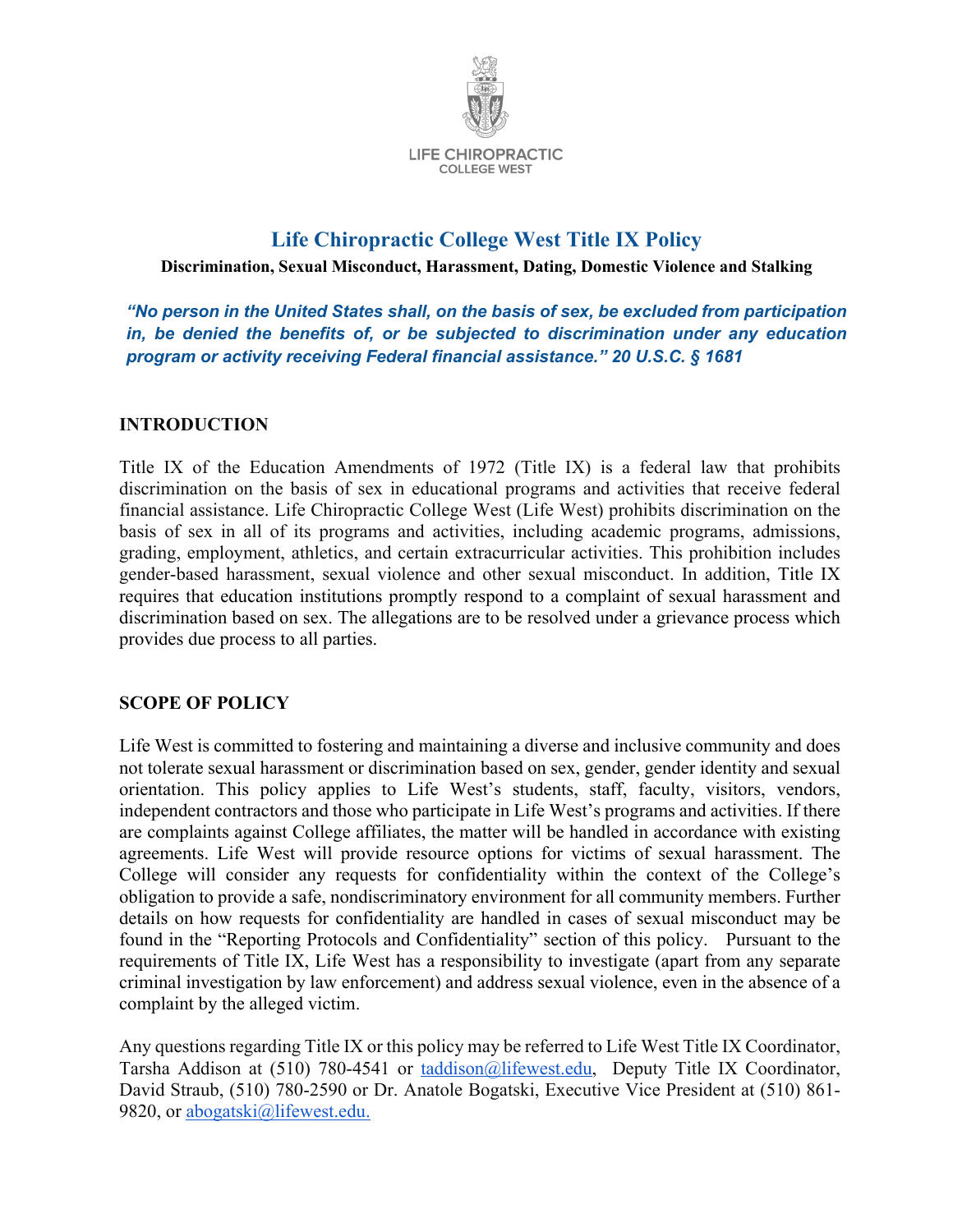#### **OBLIGATION TO REPORT**

In accordance with mandatory reporting requirements, a Life West student, faculty or staff member, or covered third party who has reasonable cause to believe that there has been a violation of this policy, should immediately file a complaint with Life West Campus Safety or the Title IX Coordinator or Deputy Coordinator.

If you are the victim of sexual violence, your personal safety is most important. You are encouraged to go to a safe place if you are somewhere you do not feel comfortable. If or when you are comfortable, share what has occurred with someone you trust. Sharing as many details as you remember, along with any physical evidence, will help should you decide to file a complaint with the College and/or the police.

#### **ANONYMOUS REPORTING, CAMPUS AND COMMUNITY RESOURCES**

Students wishing to seek confidential assistance may do so by speaking with professionals who have the duty to maintain confidentiality except in extreme cases of immediacy of threat or abuse of a minor. Confidential resources include on-and off-campus mental health counselors, health service providers, local rape crisis counselors, domestic violence resources, and members of the clergy and chaplains. Life West's on-campus Academic Counselor Lori Pino, may be contacted at:

> Office of Academic Affairs, Room 105B Life Chiropractic College West 25001 Industrial Blvd. Hayward, CA 94545 lpino@lifewest.edu (510) 780-4500 x 2061

There are a number of campus and community resources that are available to assist students or employees with sexual misconduct, harassment and discrimination issues. A list of resources will be provided to all parties upon receipt of a complaint.

#### **CAMPUS SAFETY SERVICES**

You should contact the Campus Facilities Department or the on-site Security Officer to report an emergency, crime or to request assistance. Their services are available 24 hours a day, 365 days a year by calling (510) 456-6239.

#### **ADVISORS**

The Complainant (the party who files a complaint) and the Respondent (the party accused of engaging in sexual harassment) have the right to be assisted by an advisor of their choice. Life West will provide a list of Advisors for parties to use if they prefer. Both parties have the right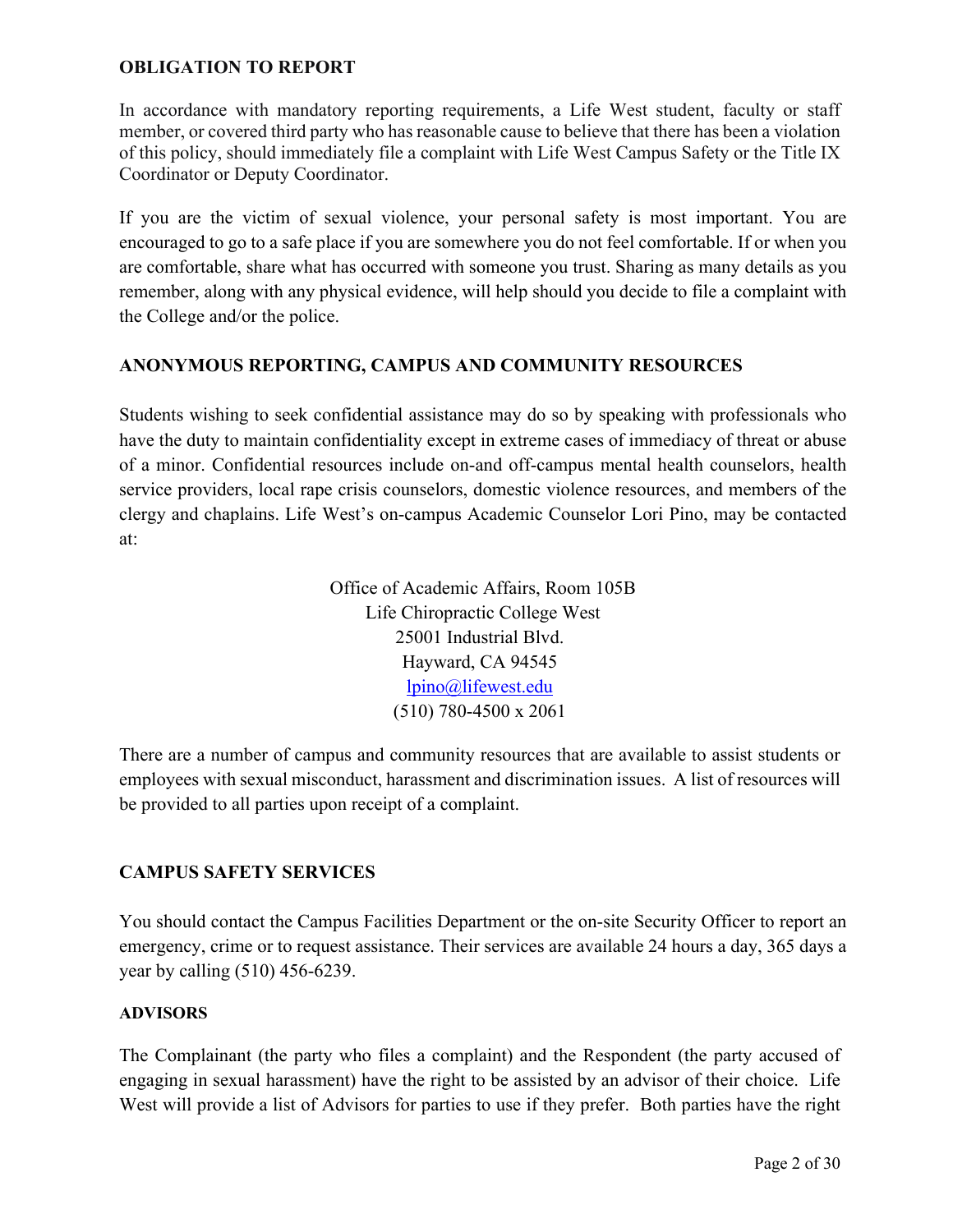to have a private attorney serve as their Advisor, at their own expense. If one party has an Advisor and the other does not have an Advisor, Life West will assign an Advisor.

The College has the right to determine what protocol will be followed by an Advisor. In general:

- Advisors serve in an advisory capacity and may be present at all meetings, interviews, and proceedings with a party.
- The Advisor may not be a fact witness or have a conflict.
- Advisors may provide advice to a party, and cross-examine opposing parties and witnesses during a hearing. Advisors are not permitted to make statements, present witnesses, or participate in any other manner.

An Advisor provided by the College will be trained on College policies, procedures, and resources. Any person who serves as an Advisor should plan to make themselves available for meetings throughout the investigative or disciplinary process.

### **GENERAL INFORMATION: ADMINISTRATION OF TITLE IX**

#### **Sanctions/Discipline for Policy Violations**

The imposition of discipline/sanctions will be based on facts of each case and will be designed to eliminate sexual harassment and prevent reoccurrence of such conduct. Any determination for sanctions will be rooted in the College's educational mission, institutional values, and Title IX obligations.

While investigation records are private, sanctions become part of a student's records or an employee's personnel file

Should a formal complaint go to a hearing, the hearing panel will determine the appropriate sanction or disciplinary action. The Title IX Coordinator/Deputy Coordinator, Hearing Panel or Hearing Officer may consult with Human Resources and the appropriate Vice- President/Dean (in the case of an employee respondent) to discuss appropriate sanctions.

Any investigation, hearing, review or appeal procedure will use a preponderance of the evidence standard of proof (i.e., more likely than not).

Sanctions/discipline for a student's violation of this policy can be found in the Student Handbook, and other Life West policies. Sanctions/discipline includes, but is not limited to one or more of the following: a formal written warning, non-academic disciplinary probation, a mandated counseling assessment; denial of the right to hold an office in a student organization or to restrictions on participation in student activities, community service and/or campus restrictions, notation of non-academic conduct issue on transcript, and/or other educational sanctions and nonacademic suspension or dismissal from the College.

Sanctions/discipline for a violation of this policy by an employee can be found in the Employee Handbook and other Life West policies. Sanctions/discipline includes, but is not limited to one or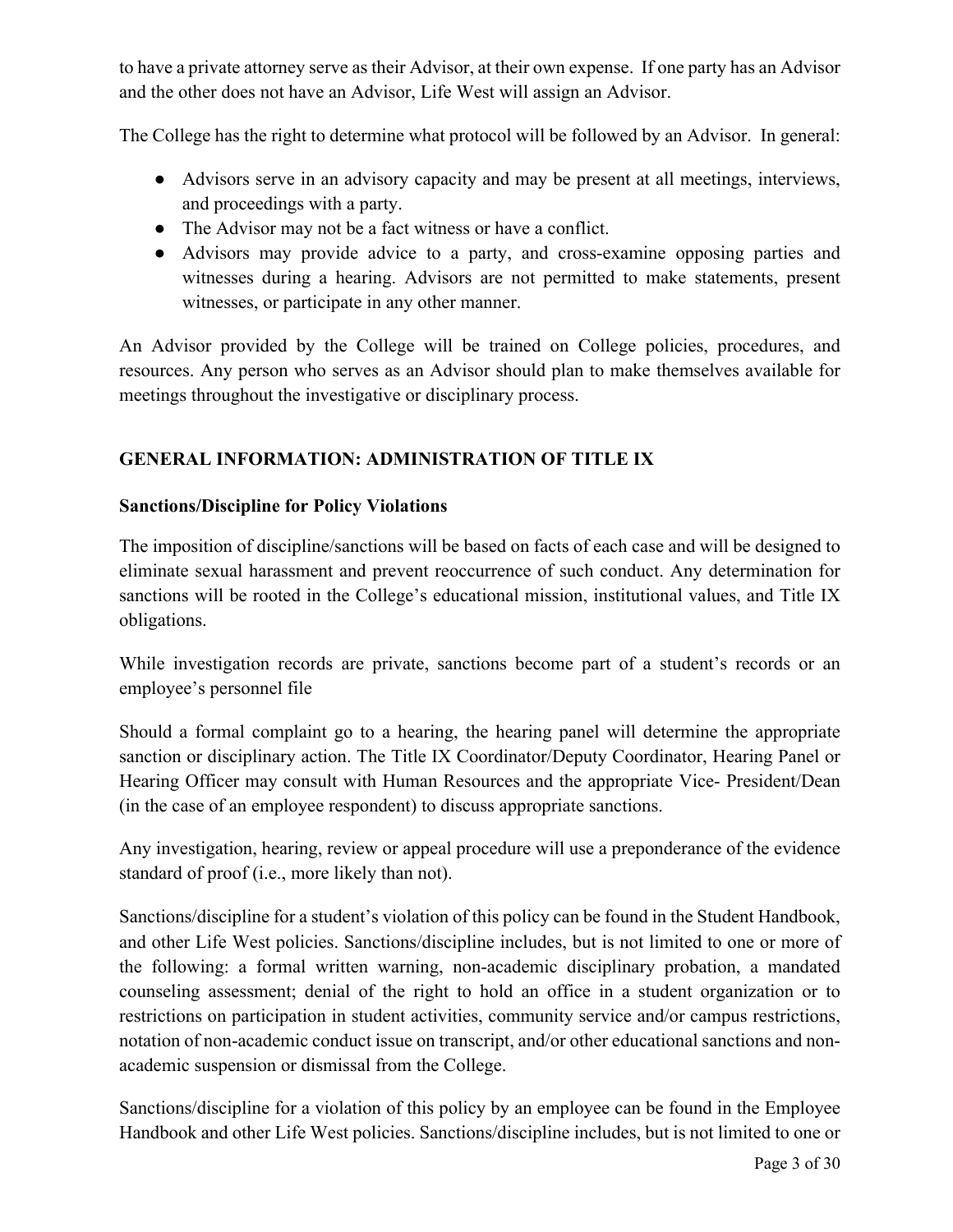more of the following: leave with pay, leave without pay, termination, change in job responsibilities or duties, relocation of assignment, mandated counseling, anger management training, or other mandated training, such as sexual harassment training.

Imposition of sanctions/discipline for a student or employee is based on the following factors:

- the nature of the conduct at issue;
- impact of the conduct on the Complainant;
- impact of the conduct on the College community;
- prior misconduct by the Respondent, including relevant prior discipline history, at the College or elsewhere, and prior criminal convictions;
- how the College has previously sanctioned similar conduct;
- whether the Respondent has accepted responsibility for the conduct;
- maintenance of a safe and respectful learning, living and working environment;
- protection of the College community; and
- other mitigating, compelling or aggravating circumstances

If the Respondent is not a Life West student, faculty or staff member subject to the College's direct control, the College will take the necessary measures, it deems appropriate, to remedy the matter. This may include barring the offender from College property, and/or filing a complaint with law enforcement authorities.

#### **Conflict of Interest/Bias**

Life West will take appropriate steps to poll investigators and decision makers for conflicts of interest and bias before initiating the grievance procedure outlined in this policy. If a Complainant or Respondent believes there is a conflict of interest or bias in any step of the complaint, investigation or adjudication process with officials involved in the process (the Title IX Coordinator, Deputy Title IX Coordinator for employees, students, assigned Title IX investigators, Hearing Officer or Hearing Panel or Appellate Decider), written notice describing the potential conflict or bias and its impact must be submitted as soon as a conflict is recognized.

A Title IX Coordinator/Deputy Coordinator for staff, students, investigator; administrator for hearings or appeals or other College official involved in the process may also request to recuse oneself due to a conflict of interest or bias.

The conflict report shall be submitted to the Title IX Coordinator who will assemble a review panel. If the Title IX Coordinator is named as a party in the conflict or bias report then the Deputy Coordinator for students will assemble the panel.

A conflict review panel of at least three members consisting of at least one College administrator and one Title IX official not involved in the complaint will review the report and determine if conflict or bias is substantial enough to unfairly favor one party. The review may include interviews.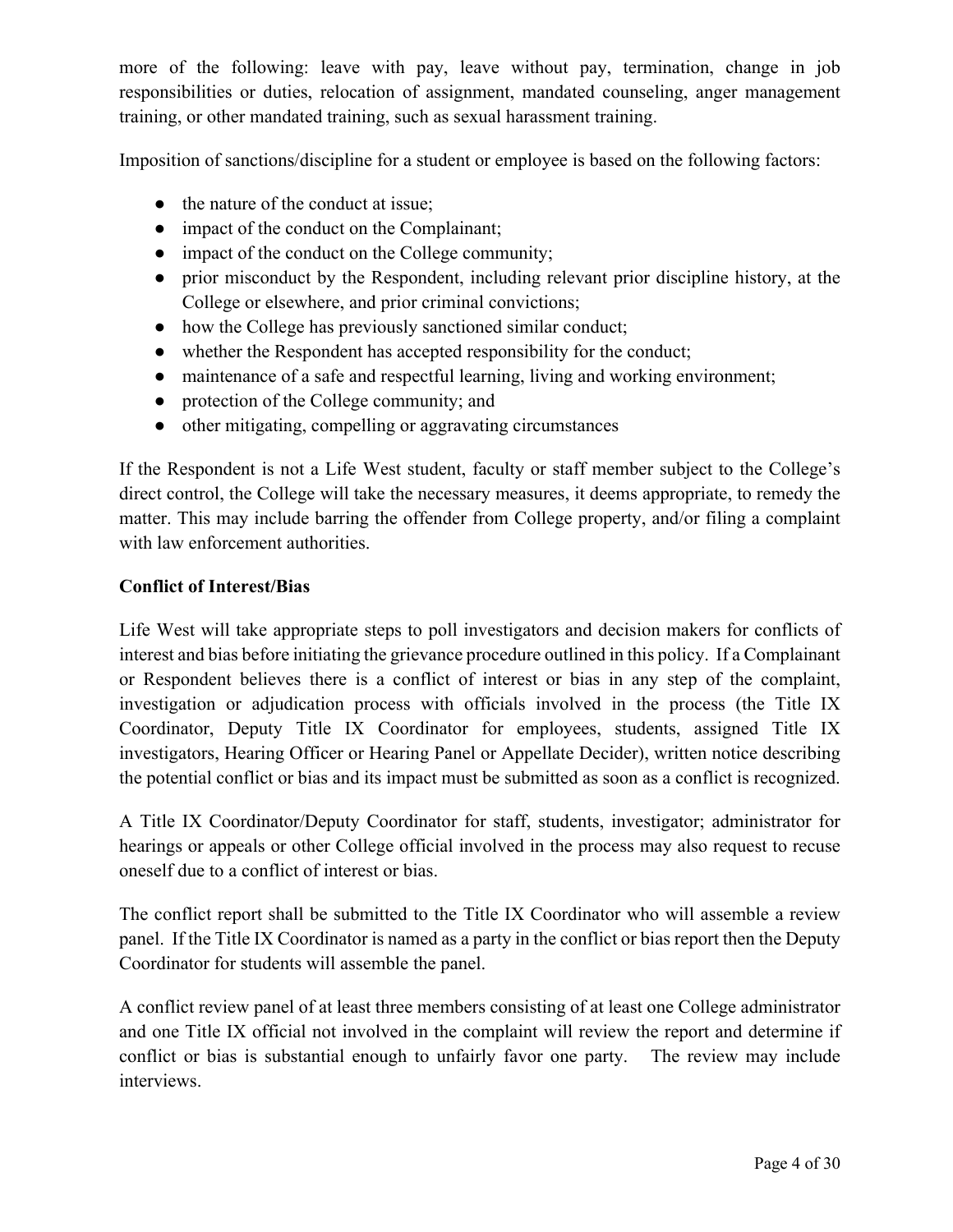If there is a substantial bias or conflict, an alternative official will be assigned by the Title IX Coordinator/Deputy Coordinator. If there is insufficient evidence for significant conflict or bias, the parties will be notified.

The determination will be shared with the Complainant and Respondent in writing within ten (10) days of receipt.

### **Informal Resolution**

The purpose of an informal resolution is to resolve and dispose of a charge by mutual consent of the parties. Informal resolution is not available for matters where an employee is the respondent.

After a formal complaint has been filed, Life West may offer the parties an informal process that resolves the formal complaint without an investigation or formal hearing. Both parties may voluntarily agree to attempt informal resolution at any time with or without an Advisor. Informal resolution may include mediation or restorative justice or any other process mutually agreed to by the complainant, respondent, and College.

Either party may withdraw from the informal resolution process at any time and proceed with the formal grievance procedure under this policy.

If the parties elect to proceed with the informal resolution process, the College will obtain their consent and provide them with a written notice disclosing the allegations in the formal complaint, a description of the informal resolution process, range of sanctions, the right to withdraw and resume the formal grievance process at any time prior to entering into a binding written agreement, and that any records maintained or shared by the parties during informal resolution may be used in the formal grievance process.

The Facilitator in charge of handling informal resolutions will work with both parties to find agreed upon outcomes to adequately address the harm to the Complainant, educate the Respondent, and prevent the recurrence of future violations. This could include actions to address the impact of a policy violation on others, counseling, awareness training or programs.

The Facilitator in charge of handling informal resolutions will record the outcome of the informal process and simultaneously notify both writing within five (5) business days of the outcome.

#### **Notice of Outcome and Results**

Whenever a complaint is resolved at any level in the process provided under this policy: the College will inform the Complainant in writing regarding whether or not it found that a violation of policy occurred, any individual remedies offered or provided to the Complainant, any sanctions imposed against the Respondent that directly relate to the Complainant, other steps the College has taken to eliminate and prevent the recurrence of sexual harassment, if any, is found to exist by the College, and the Parties' rights to file an appeal. The Respondent will not be notified of any individual remedies offered or provided to the Complainant.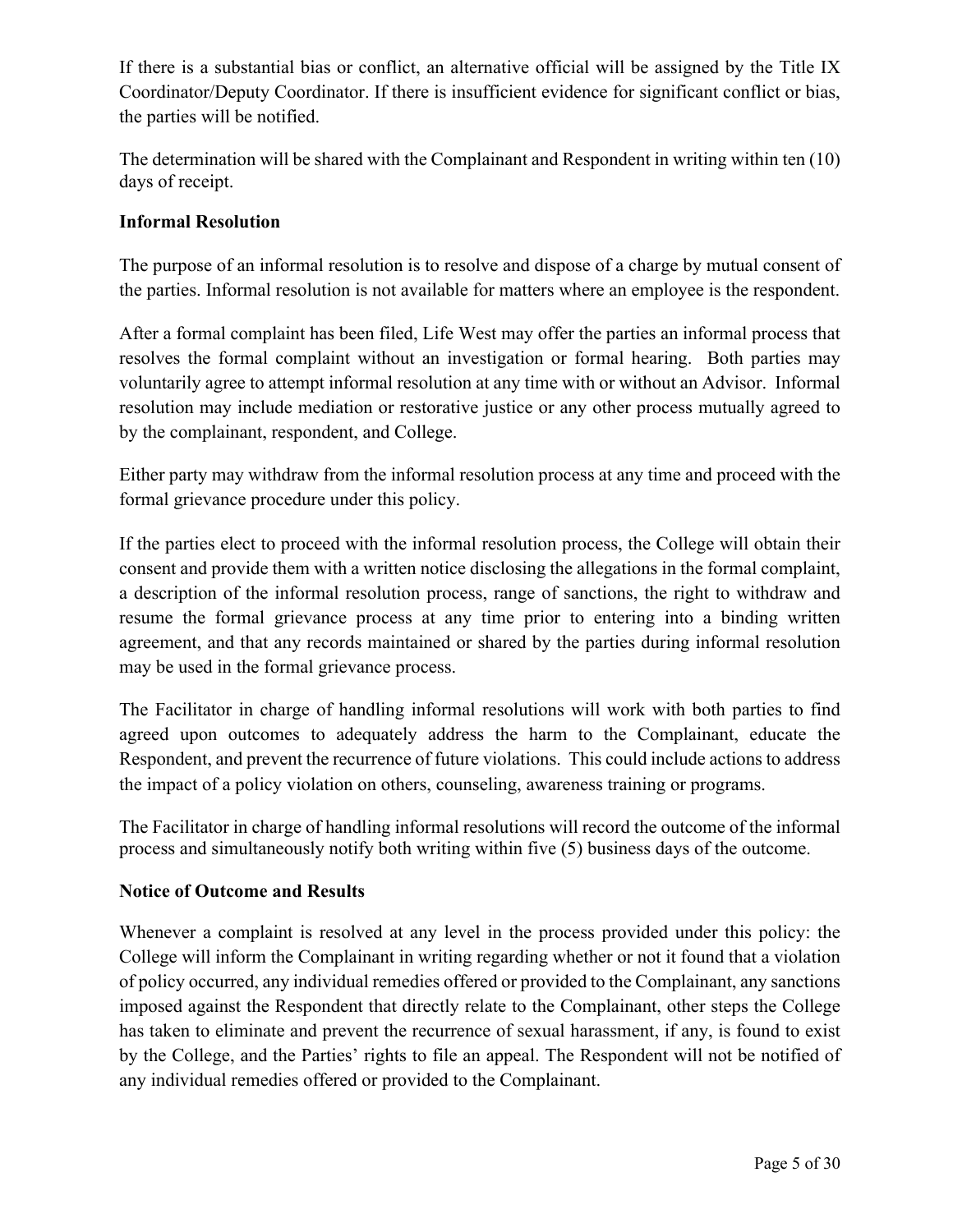In cases that involve a Complaint of dating violence, domestic violence, stalking, sexual assault, or a forcible sex offense (rape, sodomy, sexual assault with an object, fondling) or non-forcible sex offense (incest, statutory rape), the College will inform the Complainant and Respondent of the results of the proceeding, any sanctions that are imposed on the Respondent, and the rationale for the results and the sanctions/discipline consistent with its obligations under the Clery Act and the Violence Against Women Act of 2013. All notices will be simultaneously provided to the Complainant and Respondent within the time frame specified in this policy.

### **Training**

Title IX Coordinators, Deputy Coordinators, Investigators, Decision Makers and Informal Resolution Facilitators receive training on various relevant aspects of the College's Title IX policy and grievance process, including:

- definitions of sexual harassment and consent;
- the scope of Life West's education programs and activities;
- how to conduct fair and impartial investigations, hearings, appeals and informal resolution processes under this policy (as applicable); and
- how to serve impartially, including avoiding prejudgment of the facts at issue, conflicts of interest and bias.
- how various institutional actors must be free of "sex stereotypes" and must promote "impartial investigations."
- how decision-makers must include relevant technology to be used at any live hearing
- the burden of proof used to determine responsibility
- relevant evidence
- admissible and inadmissible evidence

Training record materials will be available on the College's public website.

#### **Timelines**

The College believes that timing of processes should be balanced with thoroughness to ensure fairness and promptness.

The College lays out specific timelines within its procedures and will make reasonable efforts to follow these established timelines. The timelines specified may be delayed due to a number of factors including the academic calendar (fall/winter/spring break, College holidays), and the availability of parties, e.g. medical leave. In instances where a Complainant or Respondent is unwilling to meet within the scheduled timelines, procedures will proceed accordingly with the information available at that time. The Title IX Coordinator/Deputy Coordinator is responsible for updating the parties with regard to timing issues including delays.

The College may extend the time frames provided in this policy for good cause with written notice to the Complainant and Respondent, explaining the new timeline and the reason for the delay.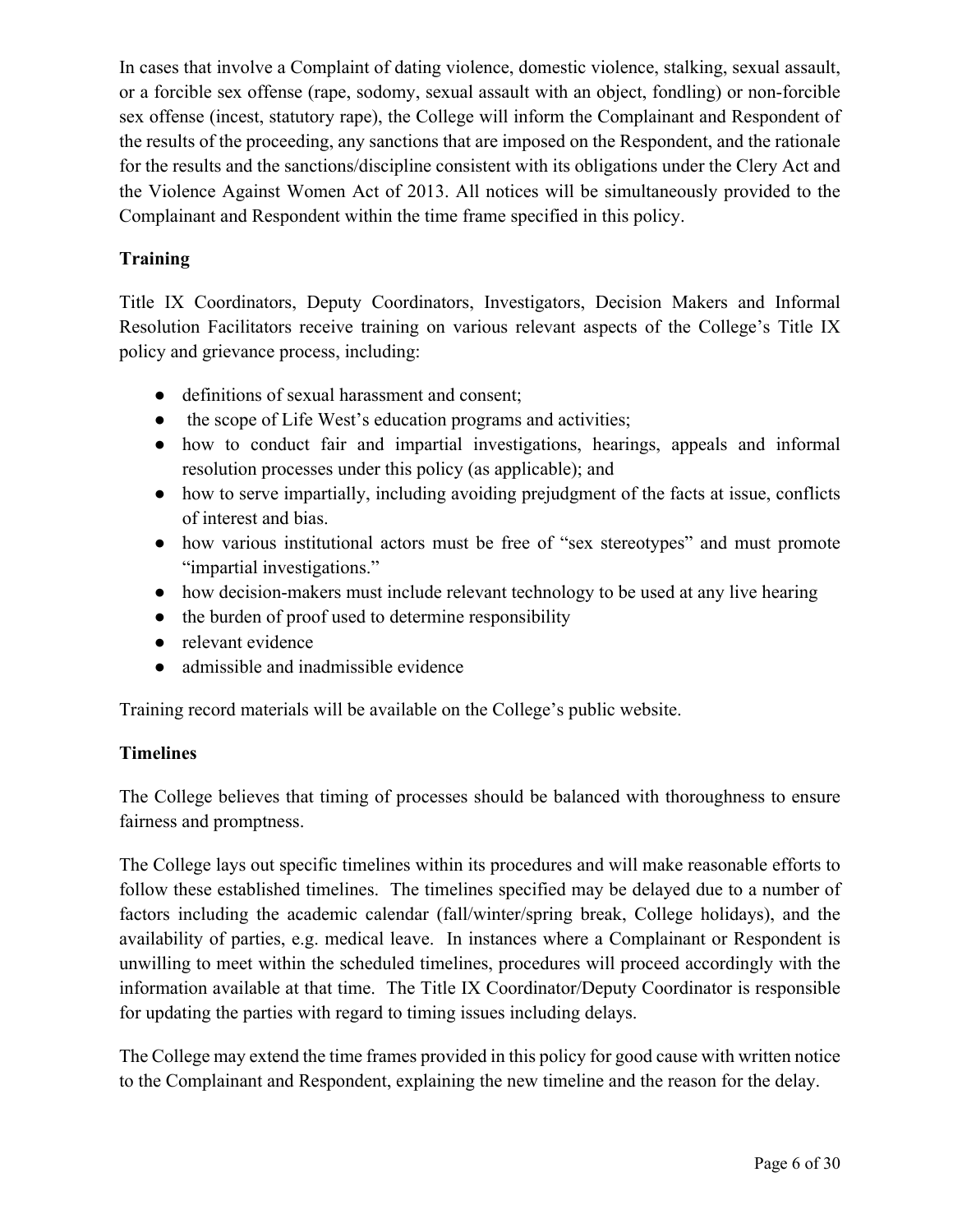Any time period provided under this policy will be calculated using calendar days as opposed to business days. When the last day of the period falls on a weekend, official College holiday, or holiday break then the next regular, calendar day will be counted.

### **Records**

Records of reports, formal complaints, investigations, hearings, disciplinary sanctions, remedies, appeals, or any informal resolution, and all materials used to train investigators, coordinators, hearing panel members, etc. covered by this policy will be retained for seven years. Conduct records will be kept in accordance with the College Record Retention Policy for student records and employment records.

# **PROCEDURES FOR RECEIVING, INVESTIGATING AND ADJUDICATING COMPLAINTS**

Procedures for receiving, investigating and adjudicating formal complaints related to sexual harassment are as follows:

### **Notice of Sexual Harassment to the College**

Notice of sexual harassment typically occurs in one of the following ways:

- Title IX Coordinator/Deputy Coordinator for students directly receives notice in the form of a complaint from a Complainant or Third Party
- A Complainant files a formal complaint with the Title IX Coordinator, Deputy Coordinator, or a responsible employee using the formal complaint form available at www.lifewest.edu, under the Title IX webpage, Human Resources or Student Life. A detailed statement of facts is not required to make a formal complaint.
- A responsible employee receives a report, formal complaint, or otherwise becomes aware of prohibited conduct covered under this policy and immediately refers the matter to the Title IX Coordinator or Title IX Coordinator or Deputy Coordinator for students. This includes Student Conduct Administrators that receive notice of a report or formal complaint. The responsible employee must communicate in writing all relevant details about the prohibited conduct shared by the party in writing to the Title IX Coordinator/Deputy Coordinator. This includes the names of the alleged perpetrator(s), any witnesses, and any other relevant facts, including the date, time and specific location of the alleged incident.
- Once a responsible employee or the College becomes aware of a report or a Formal complaint, the complaint will be submitted to the Title IX Coordinator or Deputy Coordinator for students, after assessing the need for immediate health or safety.

#### **Conference with Complainant**

The Title IX Coordinator or Deputy Coordinator for students or designee, such as the Student Life Administrator or trained Title IX Investigator, will take the following steps with the Complainant.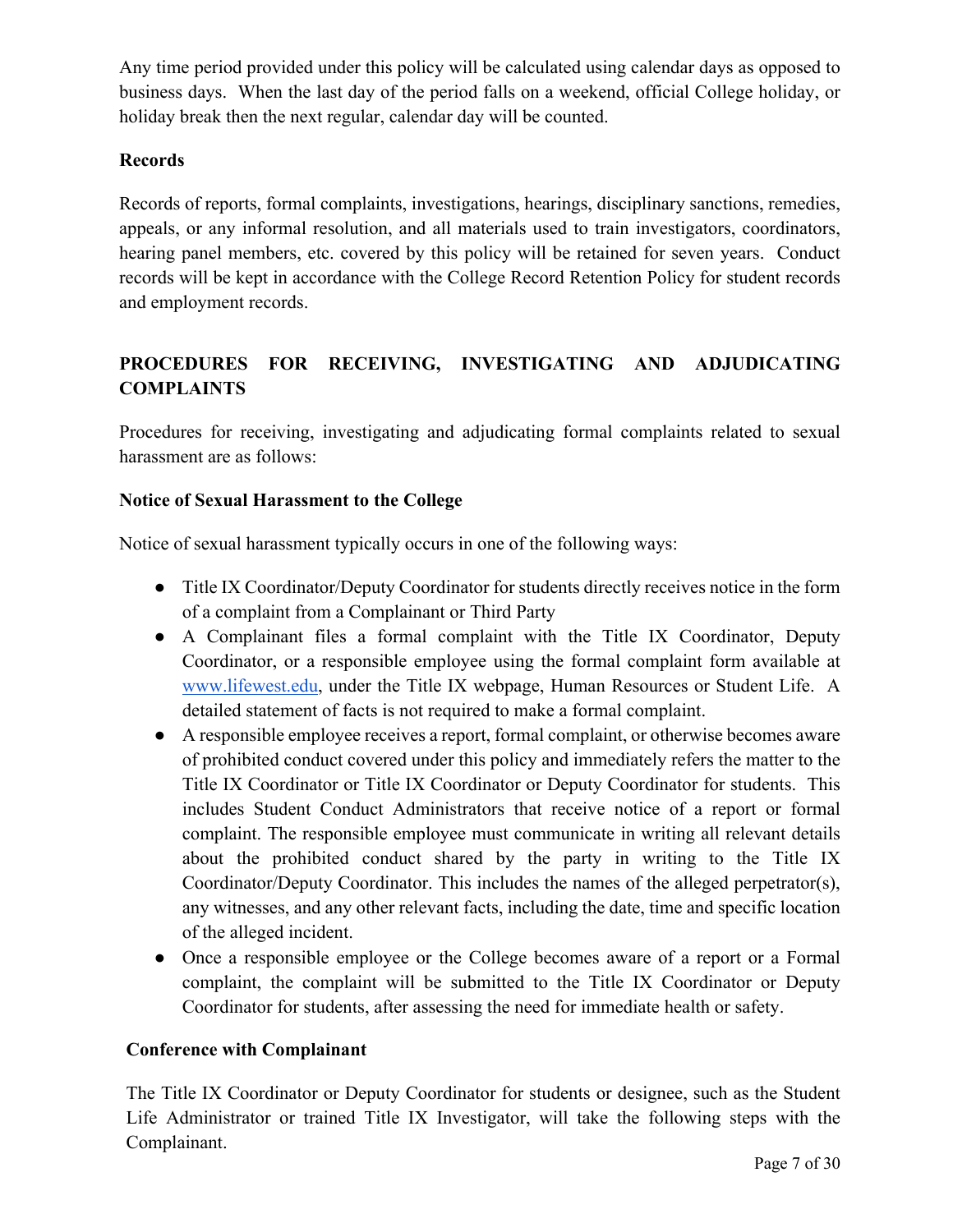- The Complainant identified in the report or formal complaint will be contacted to confirm receipt. If the reporter is a third party, the third party will also be notified.
- Request to meet with the Complainant to discuss the report or formal complaint in detail and examine any evidence provided.
- Discuss supportive measures and the availability of measures irrespective of whether the Complainant chooses to file a formal complaint. Consideration will be given to the Complainant's wishes with respect to supportive measures.
- Explain the process for filing and/or processing a formal complaint, the investigation, hearing, and appeal process as well as potential outcomes. No outcome will be promised or predicted. Care will be taken so as not to coerce a Complainant into filing a formal complaint.
- Explain that a Respondent is presumed not responsible for the alleged conduct until a determination is made at the conclusion of the grievance process
- Provide a range of possible sanctions should the end of the process result in a finding of responsibility.
- Share the option to request Informal Administrative Resolution in lieu of a full investigation and formal hearing, if applicable.
- Share a copy of the relevant policy and written explanation of rights and resources including community resources.
- If supportive measures are not provided to the Complainant, document the reasons.

### **Preliminary Evaluation**

Subsequent to the preliminary conference, the Title IX Coordinator/Deputy Coordinator will evaluate the report or formal complaint and information from the preliminary conference to determine whether the alleged conduct is covered by this policy. Should the Complainant not attend the preliminary conference, only the information that is available will be considered for the evaluation. This evaluation will include:

An examination of the report or formal complaint as received (either in writing, in-person, over the phone or other communications),

Evidence provided and other information related to the parties involved such as review of related prior complaints, disciplinary action or sanctions. Additionally, a review of Title IX records will be included to see if Complainant, Respondent or witnesses have been involved in other incidents.

Assessment of immediate safety needs of the Complainant and the need for Respondent's interim/emergency removal from campus, and/or timely warning/emergency notification. Public Safety will be updated if timely warning/emergency notification is necessary.

Evaluation of possible or requested supportive measures such as reaching out to appropriate campus resources (registrar, housing officers, public safety etc.).

A determination if the complaint is covered by this policy or another policy.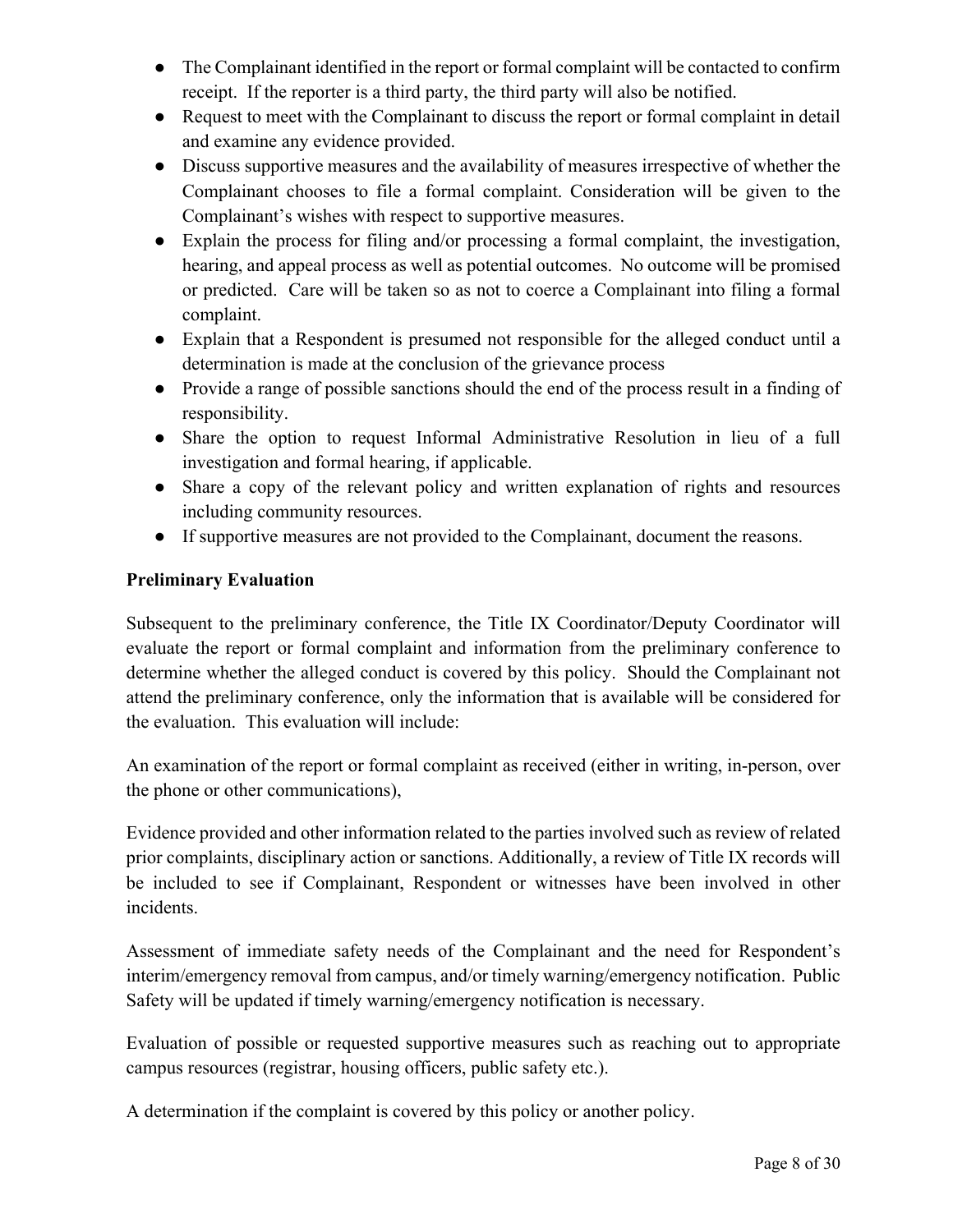## **Determination That Alleged Conduct is NOT Covered by this Policy**

At any point after a report or formal complaint is submitted or anytime during the formal complaint and grievance process (investigation, hearing, appeal) the Title IX Coordinator/Deputy Coordinator for students may determine that behavior or an incident in a report or formal complaint is not covered by this policy and dismissal of specific charge(s) is required if any of the following occur:

- The facts and evidence presented in the report or formal complaint, if assumed true, fail to meet the definition of prohibited conduct under this policy
- The conduct alleged in the report or formal complaint, did not occur within the College's educational programs or activities
- The conduct alleged in the report or complaint did not occur in the United States

Whenever a formal complaint is dismissed, the College will notify the Complainant and Respondent in writing of the decision, reasons supporting the action, and right to appeal within five (5) business days of the decision. Should other potential policy violations apply, the matter may be referred to the appropriate College officials (Director Human Resources) for handling after the conclusion of any appeal.

### **Determination That Allegations Are Covered by this Policy**

If the allegations in a report or formal complaint support a possible policy violation, the Title IX Coordinator/Deputy Coordinator for students or designee will notify the Complainant in writing within five (5) business days of the following:

- The preliminary review of the complaint confirms that adequate grounds exist to initiate the grievance procedures provided under this policy.
- The Complainant has the right to file a formal complaint or proceed with an investigation and a formal hearing to determine responsibility on the part of the Respondent.
- The Complainant has the right to contact law enforcement with assistance from the College.
- The Complainant will be given notice of support measures in place, if any, and the option to request support measures.
- The Complainant will be advised of the right to have an Advisor of choice in the process.
- The Complainant will be advised that both parties have the right to a fair and impartial investigation, hearing, and appeal
- The Complainant will be advised of the right to receive available remedies in the event that Respondent is determined to have violated this policy.

There is no time limit by which a Complainant must file a formal complaint. However, a period of time will be presented, after which, if no formal complaint has been filed the report will be considered inactive until such a time a formal complaint is filed.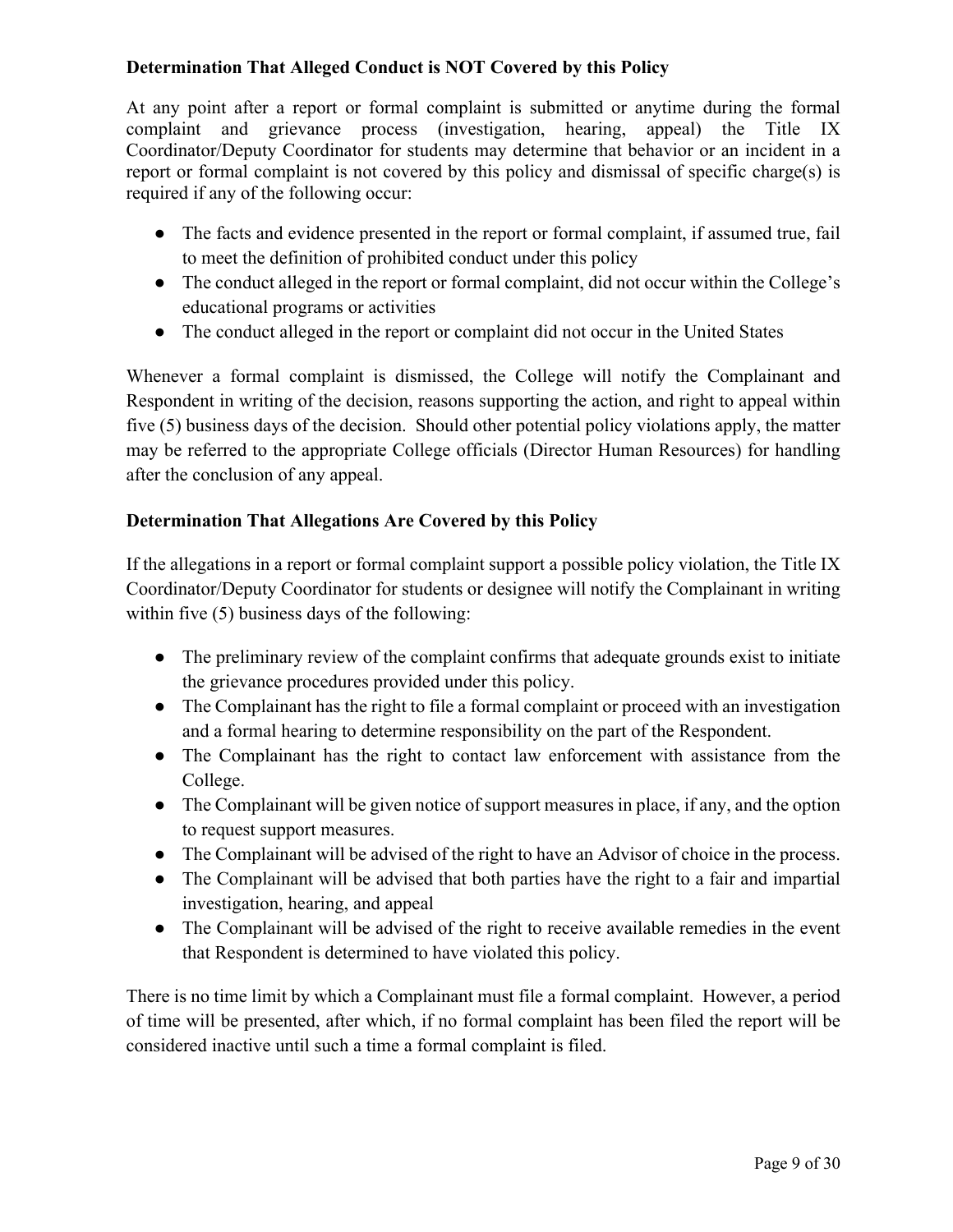### **FORMAL COMPLAINT**

Only the Complainant or Title IX Coordinator may file a formal complaint. A third party, a friend, parent or other party cannot file a formal complaint on behalf of a Complainant.

Even if a formal complaint is not filed, the College may still take steps to limit the effects of the alleged misconduct and prevent its recurrence without initiating a formal action against the alleged perpetrator or revealing the identity of the student. This may include increased monitoring, security or additional training or communication efforts for students or employees.

#### **Formal complaint filed by Complainant**

A formal complaint is a physical or electronic document signed by a Complainant or the Title IX Coordinator specifically requesting an investigation of the allegations of sexual harassment. For consistency, the College maintains a complaint form, but use of other written communication requesting an investigation will suffice. This can include an email from a College email account, for example.

#### **Formal complaint filed by Title IX Coordinator or Deputy Title IX Coordinator**

In certain circumstances, the Title IX Coordinator may file a formal complaint on behalf of a Complainant without their participation if it is reasonable under the facts and circumstances. Before doing so, the Title IX Coordinator/Deputy Coordinator for students will consult with the Complainant. In addition to the Complainant's wishes, the Title IX Coordinator will consider a range of factors including, but not limited to, the following:

- Whether there have been multiple complaints about the same alleged perpetrator.
- The legal obligations of the College.
- The increased risk that the Respondent will commit additional acts of prohibited conduct or other violence.
- Whether the Respondent has a history of arrests or records from a prior institution indicating a history of violence.
- Whether the Respondent threatened further prohibited conduct or other violence against the reporting party or others.
- Whether the prohibited conduct was committed by multiple perpetrators.
- Whether the prohibited conduct was perpetrated with a weapon.
- Whether the party receiving the prohibited behavior is a minor.
- Whether the College possesses other means to obtain relevant evidence of the incident (e.g., security cameras or personnel, physical evidence).
- Whether the party receiving the alleged prohibited behavior's report reveals a pattern (e.g., illicit use of drugs or alcohol) at a given location or by a particular group.

The presence of one or more of these factors could lead the Title IX Coordinator to file a formal complaint. If none of these factors are present, a Complaint will not likely be filed.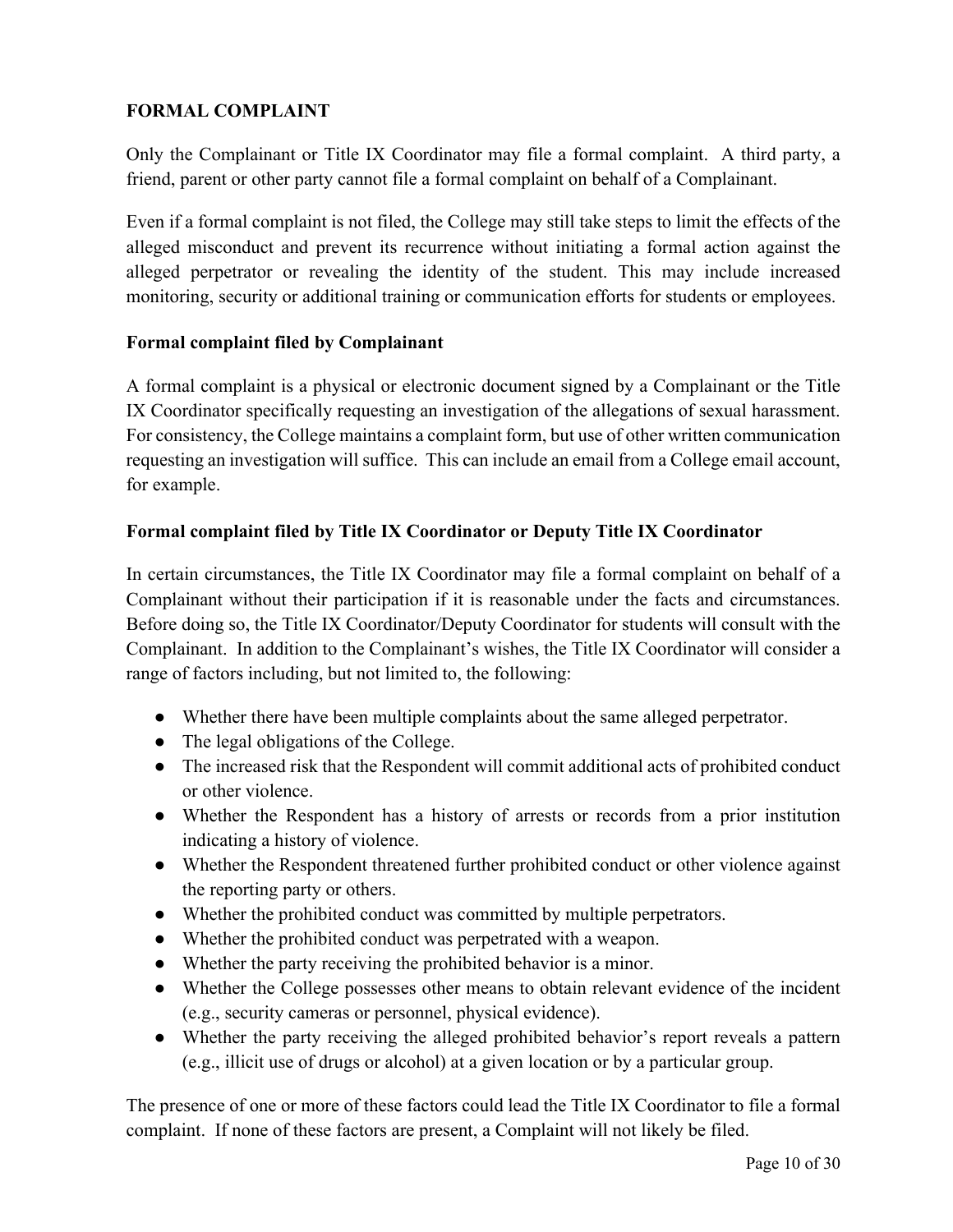### **Combining complaints**

The Title IX Coordinator/Deputy Title IX Coordinator may consolidate two or more formal complaints when there are common Complainants or Respondents involved or when the sexual harassment arises out of the same facts or circumstances.

### **Dismissal of Complaints prior to Adjudication**

At any point in the process, the College may dismiss a formal complaint at any time if:

- The Complainant would like to withdraw the complaint;
- $\bullet$  The complaint does not fall under the jurisdiction under Title IX;
- The Respondent is no longer enrolled or employed by the College; or
- Specific circumstances prevent the College from gathering evidence sufficient to reach a determination.

#### **Notice of Charges**

Once a formal complaint is filed, the Title IX Coordinator/Deputy Coordinator for students or designee will notify the Complainant and Respondent in writing within five (5) business days of the following:

- $\bullet$  The specific policy(s) violation(s) being charged, the identity of the parties, the alleged conduct and the date and location of the incident.
- The informal resolution options, if available.
- The formal resolution process (investigation, hearing, and appeal)
- The range of possible sanctions should the end of the process result in a determination of responsibility.
- A written explanation of rights and resources, including right to an Advisor of choice including an attorney (at their own expense), and the role of the Advisor.
- Notice of supportive measures in place that affect the Respondent, if any, and the option for the Respondent to request supportive measures.
- A reminder to parties that a Respondent is presumed not responsible and that a determination of responsibility will not be made until the conclusion of the process.
- That the Parties have the right to inspect and review evidence.
- An explanation of non-retaliation policy and prohibitions on parties making false statements.

The communication with the Respondent will include a request for a preliminary conference to review the charges and submit information related to the complaint. The date, time, location, and purpose of the meeting will be shared and sufficient time (no less than five (5) business days) will be granted to prepare for the meeting.

#### **Preliminary Conference with Respondent**

In response to a charge, the Respondent will be provided an opportunity to meet with the Title IX Coordinator or the Deputy Coordinator or designee and provide information and evidence.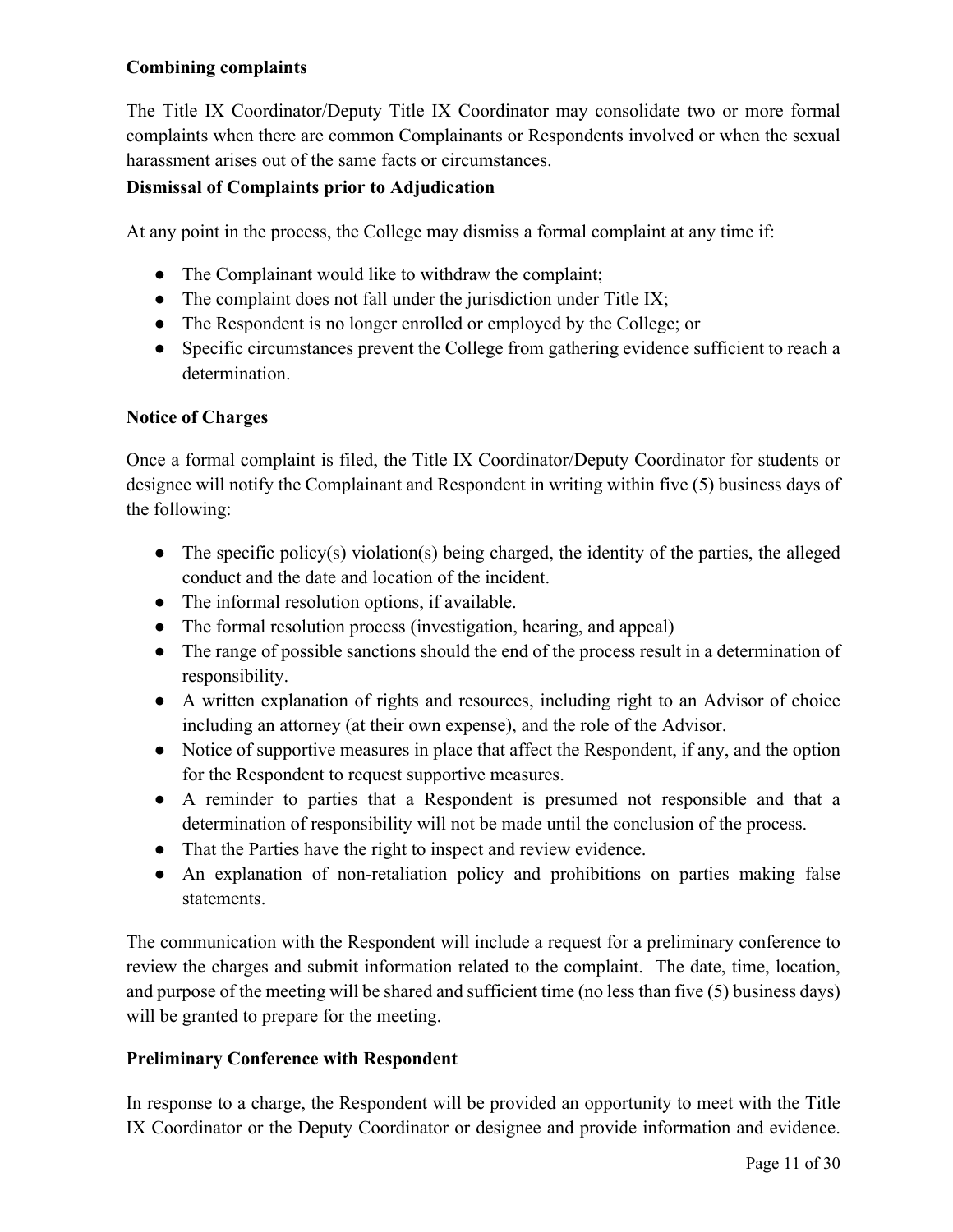This meeting will occur within ten (10) business days of notice of charges being provided to the Respondent.

The Respondent has the option to:

Accept responsibility for the charge(s) identified in the formal complaint. If the Respondent accepts responsibility, the Title IX Coordinator/Deputy Coordinator or designee will coordinate with the appropriate Administrator to apprise Respondent of the sanctions/discipline. If the Respondent accepts responsibility but does not accept the sanctions/discipline, then the process proceeds to an investigation and hearing.

- 1. Request an informal administrative resolution for the charge, if it is appropriate and both parties agree to it.
- 2. Proceed with a formal investigation and hearing process.
- 3. The Complainant and Respondent will be simultaneously notified in writing within five (5) business days of the outcome of the meeting.

# **INVESTIGATION**

The Title IX Coordinator/Deputy Title IX Coordinator for students, or trained investigators whom they select for a particular case, are responsible for investigating formal complaints of prohibited conduct, gathering evidence, and summarizing the relevant information. All parties directly involved in the investigation will be informed in a timely manner regarding the process and progress of the investigation. The Complainant and Respondent will be notified five (5) business days in advance of their requested participation in any investigator interview to allow adequate time to prepare. A notice of a party interview may include a request for production of documents or other tangible evidence directly related to the investigation. Additionally, the notice will summarize documents or any tangible evidence that the investigator intends to discuss at the interview and provide instructions on how to access and inspect such evidence prior to the interview.

During the investigation period, the Investigator will gather information, evidence and interview the parties and witnesses. The role of the party's Advisor during the investigation phase is to provide advice and counsel to a party. Advisors may not advocate, ask questions, or otherwise directly or indirectly unduly influence or delay a party's responses or engage in discussions with the Investigator. The Investigator will gather facts, including evidence that may corroborate or impact credibility of evidence and witnesses, a party that does not fully respond to requests for information from the Investigator will be precluded from introducing evidence at the hearing that was within the control of a party and intentionally withheld from the Investigator. Any relevant evidence that is destroyed by a party may be taken into account at the hearing for the purpose of assessing credibility and the weight of evidence in the case.

Questioning or evidence about a Complainant's prior sexual history will not be considered by the investigator except where the Complainant and Respondent have a prior intimate or sexual relationship and it may be deemed relevant to a determination of consent or someone else committed the alleged conduct.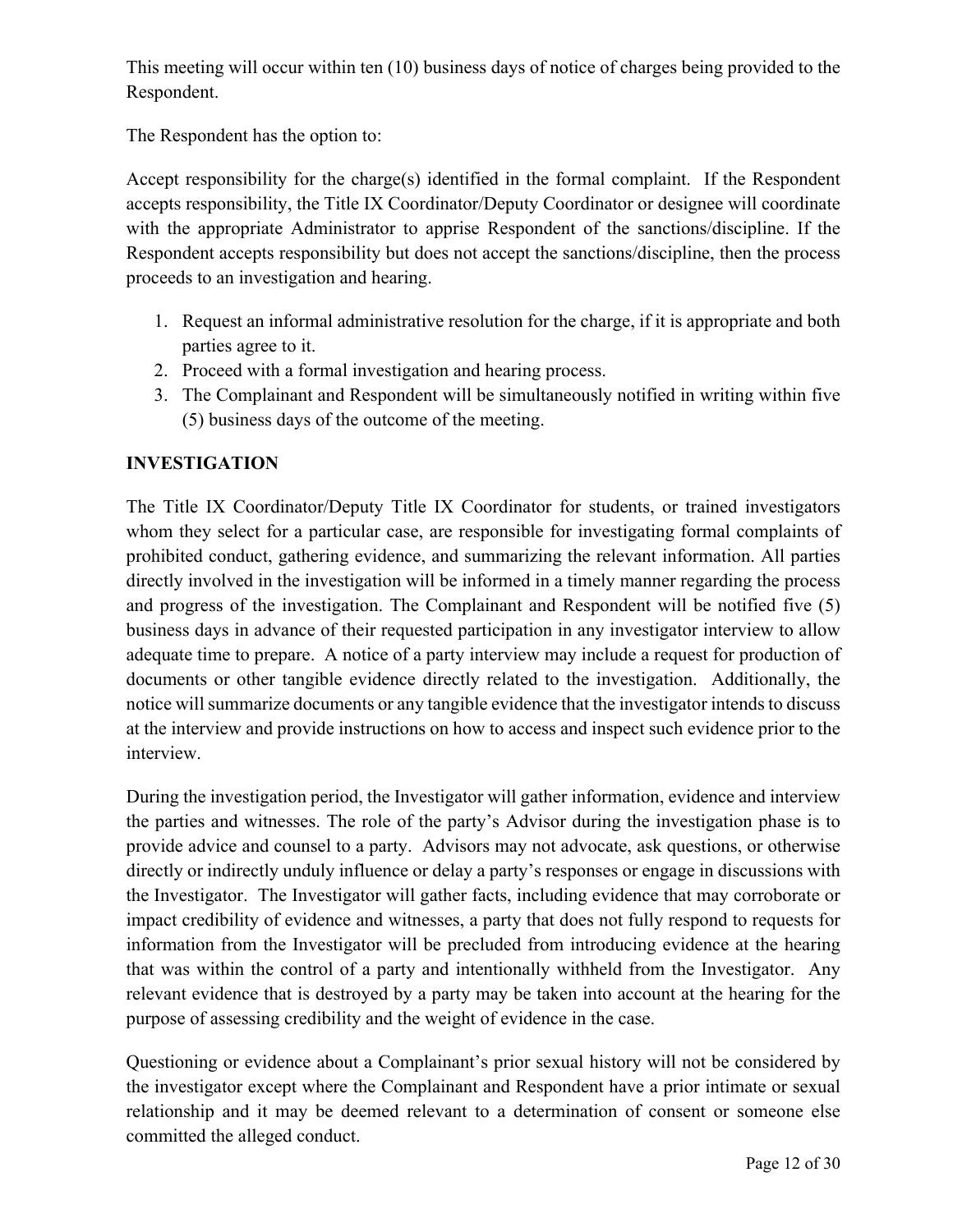The Investigator will not access, consider, disclose, or use privileged evidence or treatment records made or maintained by a recognized professional, such as a doctor, attorney or pastoral counselor, without a party's voluntary, written consent. If a party decides to share such records with the investigator after providing their written consent, those records become a part of the investigation and are available for review by the opposing party.

The investigators will create a report that will include information on the specific complaint, relevant policies, timeline, involved parties, interview summaries, evidence directly related to the allegations, and possible sanctions if Respondent is found responsible consistent with appropriate disciplinary code (Student handbook, Faculty Handbook and Bylaws, Staff Handbook). However, the report will not include any determination of credibility or findings of responsibility.

The Investigator will send a copy of the investigative report to each party and the party's Advisor and provide access to all evidence directly related to the formal complaint that was obtained as part of the investigation in an electronic format or a hard copy. The parties will be given ten (10) business days to submit a written response to the Investigator for consideration prior to the Investigator's completion of the final investigative report. Before the report is finalized, either party may submit a written response to the Investigator's report challenging the Investigator's determination of relevance and the weight or persuasiveness of relevant evidence before the report is finalized. Nothing in the investigation report precludes a party from making corrections, providing explanations, or challenging the credibility, relevance, or persuasiveness of evidence in the formal hearing. At the close of the ten (10) business day review and comment period the report will be forwarded to Title IX Coordinator/Deputy Coordinator for students. This concludes the investigation.

A confidential file of the investigation including personal notes, all evidence gathered and other information will be kept on file with the & Title IX Coordinator/Deputy Coordinator for students.

The investigation should be reasonably prompt and may take an average of two to three months, depending on circumstances. It is the investigator's responsibility to update the parties in writing as to the timeline for the investigation and any extensions and the reason.

At any point during the investigation, the Complainant or Respondent may choose to pursue an informal administrative resolution.

While the investigator will make efforts to keep information in the investigation private, the College cannot restrain the ability of the parties to discuss the allegations or to gather and present evidence. Neither Party is restricted in any way from discussing the allegations or gathering evidence or information about the allegations. Parties may submit both inculpatory and exculpatory evidence to the investigator. Parties who wish to present evidence from an expert witness must present that witness's report to the investigator prior to completion of the investigation.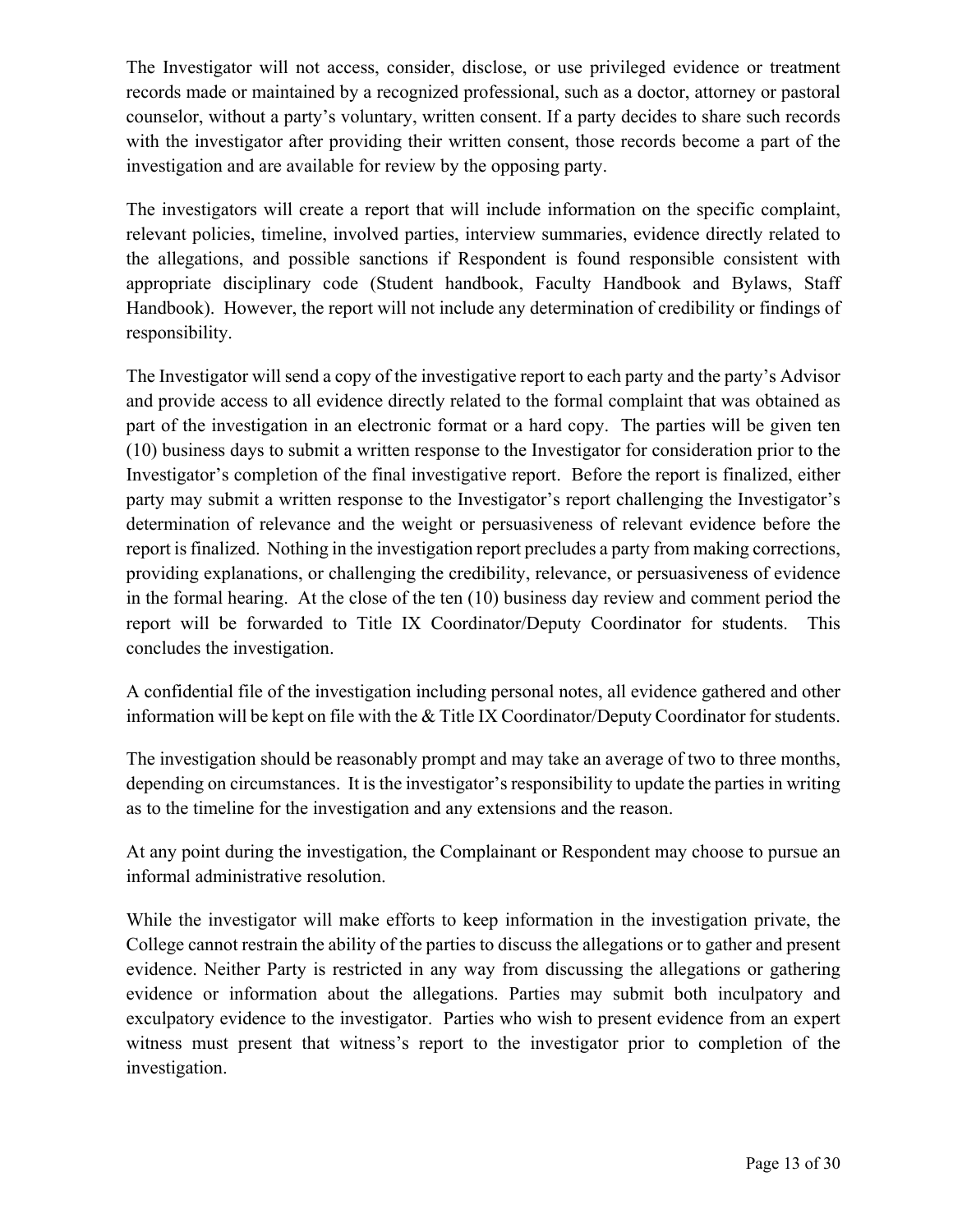## **HEARING**

At the conclusion of the investigation, the Title IX Coordinator/Deputy Coordinator for students will assemble a hearing panel and appoint a hearing officer.

The College has established standard procedures for all sexual harassment complaints under this policy. Hearings will be conducted using video-conferencing technology so that the parties may see and hear each other without being present in the same room. Hearings will either be audio recorded and transcribed or audio visually recorded.

The three-person hearing panel will be made up from various constituencies of the College (staff and/or faculty, and in some cases students). Selection will be made in such a way as to ensure that the panel members are trained appropriately and properly screened for potential conflicts of interest or bias.

The hearing will be presided over by a Hearing Officer who is not a decision maker or voting member of the hearing panel. The Hearing Officer is responsible for coordinating a hearing date and time, communicating with parties, administering an orderly and fair hearing, and assisting the panel with procedural questions and preparation of a hearing report.

#### **Pre-Hearing Procedures**

The Hearing Officer will notify the Complainant and Respondent in writing not less than twenty (20) business days prior to the hearing date of the date, time, and location of the hearing, rules regarding access to direct evidence relating to the formal complaint, mandatory pre-hearing disclosures, a description of the hearing process, rules of decorum, and the role of Advisors,

Not less than ten (10) days prior to the live hearing, the parties will submit to the Hearing Officer pre-hearing disclosures, which consists of:

- The Advisor's name and contact information.
- A list of evidence to be presented at the hearing including witnesses' names (other than the parties) with a brief summary of the purpose of their testimony, and any exhibits that they intend to use or submit as evidence at the hearing.

The Title IX Coordinator/Deputy Coordinator for students will submit to the Hearing Officer pre-hearing disclosures, which consist of:

- A summary of all evidence directly related to the formal complaint that was previously sent to the parties along with instructions on access.
- The formal complaint, investigation report, parties' responses to the investigation report, and relevant evidence compiled by the investigator that will be marked for introduction into the record by the investigator.

Not less than five (5) days prior to the hearing, the Hearing Officer/Panel will notify the parties of any witnesses and a list of evidence that it has requested that was not in the pre-haring disclosures submitted by the parties.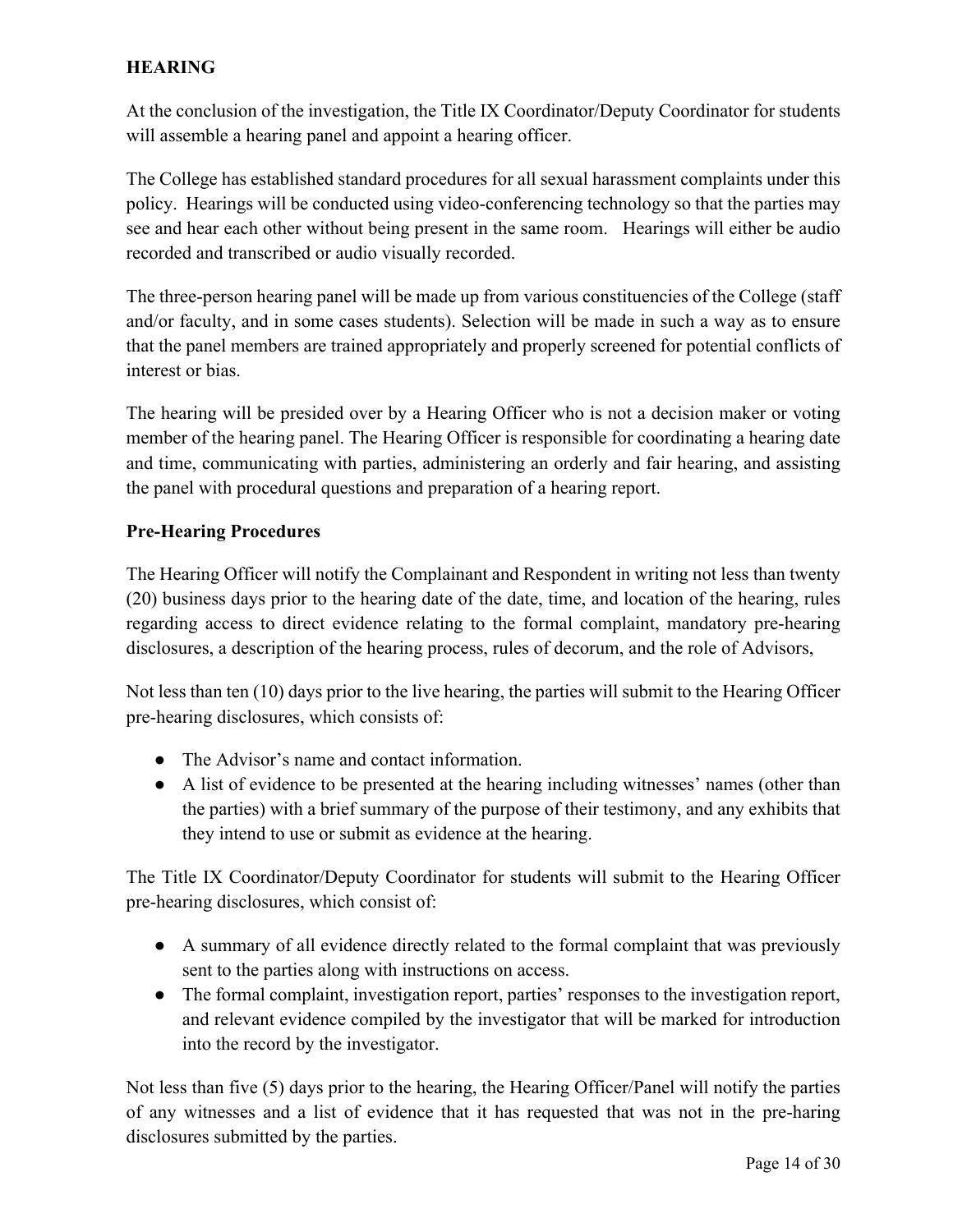All information submitted will be shared with parties and their Advisor and made available to the Hearing Panel. Parties can access and copy the evidence subject to review and inspection at their own expense. The Hearing Officer will make all evidence that was previously sent to the parties available at the hearing.

Any evidence that a party intends to introduce, but was not available or disclosed due to circumstances beyond a party's reasonable control, must be promptly identified to the Hearing Officer accompanied by a written request containing supporting information. The Hearing Officer will notify the parties regarding the admissibility of the evidence prior to or before the start of the live hearing.

#### **Hearing Procedures and Decorum**

Life West will provide a live hearing with all parties, witnesses, and participants physically or virtually present. An audio or audiovisual transcript of the hearing will be created and made available to the parties for inspection and review after the hearing. All hearing participants are expected to conduct themselves in a respectful manner at all times. The Hearing Officer/Panel may remove a participant from the proceedings for refusal to follow the instructions of the Hearing Officer/Panel or inappropriate conduct that is, for example, disruptive, demeaning, belligerent, harassing, or intended to obstruct or cause delay.

During the hearing the Hearing Officer/Panel will:

- $\bullet$  notify the parties of the decision maker(s) in the case
- explain the preponderance of evidence standard
- disclose range of sanctions if found responsible
- Explain the hearing procedures and rules of decorum to the participants, including rules that apply to Advisors and their ability to cross-examine
- Advisor comply with hearing procedures and enforce rules of decorum
- Rule on issues of relevance, including objections to relevance from parties, and give a brief explanation whenever he or she finds that a question is not relevant. Advisors and parties will not be allowed to challenge the Presiding Official/Hearing Officer's relevancy rulings at the hearing.
- Make a decision solely on the evidence presented at the hearing using a preponderance of the evidence standard.

During the hearing, the hearing officer will allow parties to make brief opening statements (5 minutes) about their positions and the evidence that they intend to offer.

The formal complaint will be read into record and the Title IX/Deputy Investigator will be called as a witness to provide an overview of the procedural history of the case and answer any questions that the presiding official or decision maker(s) have about the investigation report.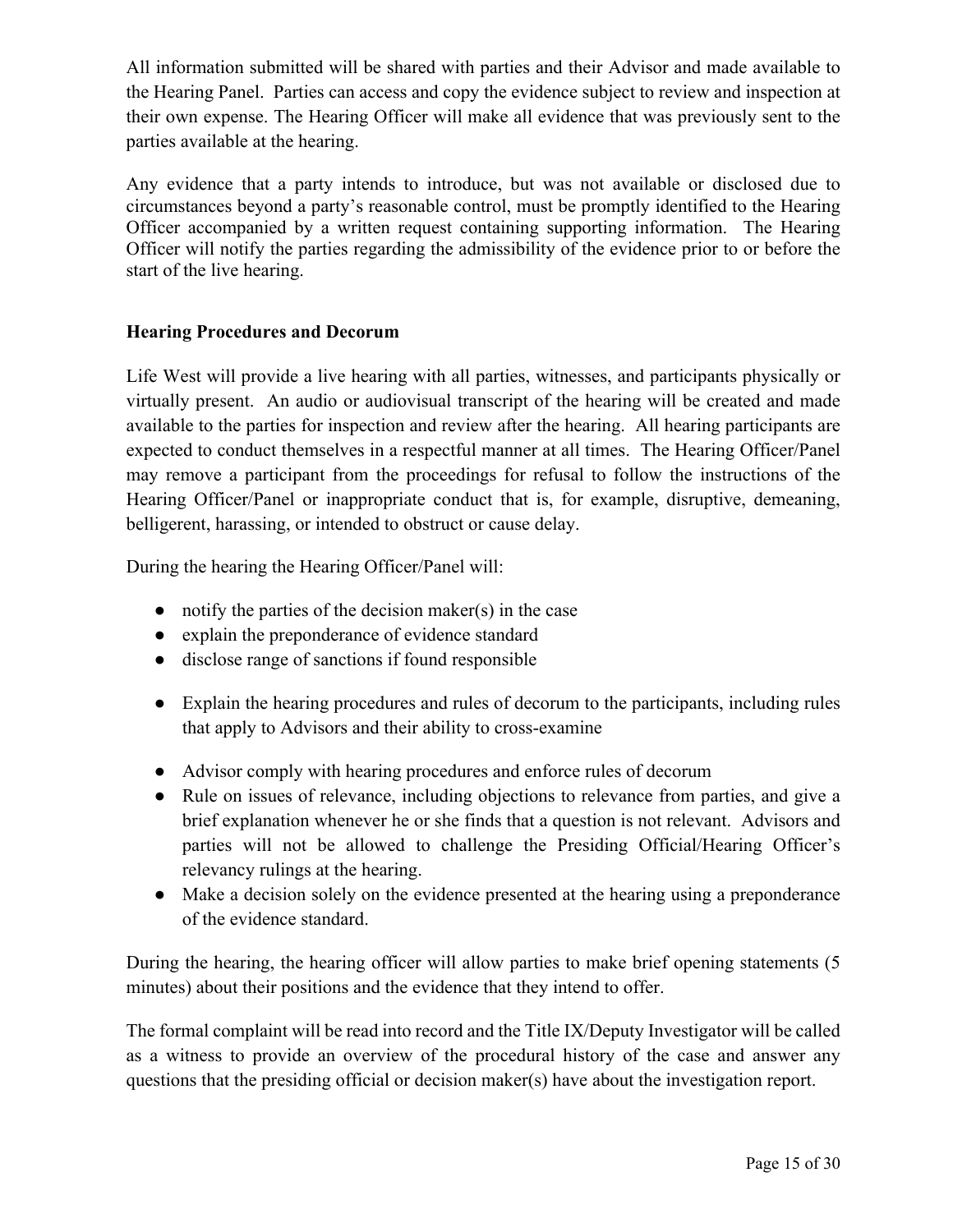Next, the parties will be afforded the opportunity to present relevant evidence starting with the Complainant and Complainant's witnesses followed by Respondent and Respondent's witnesses. The Hearing Officer or Hearing Panel may ask follow-up questions at the conclusion of the direct testimony, but will only act as an impartial fact finder at all times. After the Hearing Officer or Hearing Panel has asked relevant questions of a party or witness, then the other party's Advisor will be given the opportunity to ask relevant cross-examination and follow up questions including those relating to credibility.

The parties will be allowed to make closing statements (10 minutes). The Complainant will go first, followed by the Respondent. A closing statement may include a summary of the information shared during the hearing and the impact the party believes it has on the decision before the Hearing Panel. It may also include how the party has been impacted by the allegations and what their desired outcome of the hearing is.

Other general rules for the investigation and hearing regarding evidence and relevance

- The rape shield provision limiting relevancy of the Complainant's prior sexual behavior to prove consent or that someone else committed the offense applies equally to the investigation and the hearing. Respondent's prior sexual behavior is irrelevant unless he or she is also a Complainant.
- Evidence of a person's character or prior bad acts is admissible and must be admitted and objectively evaluated with respect to relevancy and to determine whether the evidence warrants a high or low level of weight or credibility.
- Any statements contained in testimony or a document that is not supported by a live witness willing to submit to cross-examination must be excluded and cannot be relied upon by the decision maker(s).
- The College reserves the right to appear and submit relevant evidence at the hearing that was previously presented during the investigation or was unavailable due to no fault of its own or any party, after providing the parties with the necessary pre-hearing disclosure statement outlined above. However, the College is not a party to the proceedings and will not advocate on behalf of the Complainant or Respondent.
- No adverse inference may be drawn if a party or witness refuses to testify or respond to a question.
- Questions on cross-examination will be evaluated by the Hearing Officer at the hearing for relevancy before a party or witness is required to answer. The Hearing Officer will explain in real time any decision not to permit a question. However, Advisor may not challenge or speak to the decision maker's ruling.

#### **Hearing Panel Determination of Responsibility/No Responsibility**

The three members of the Hearing Panel are equal decision-makers and are responsible for deciding whether the Respondent is or is not responsible for violating College policy based on the notice of charges provided to the Respondent. A majority of the Hearing Panel must determine whether it is more likely than not that the Respondent committed a violation of this policy. A determination must be made for each policy violation alleged.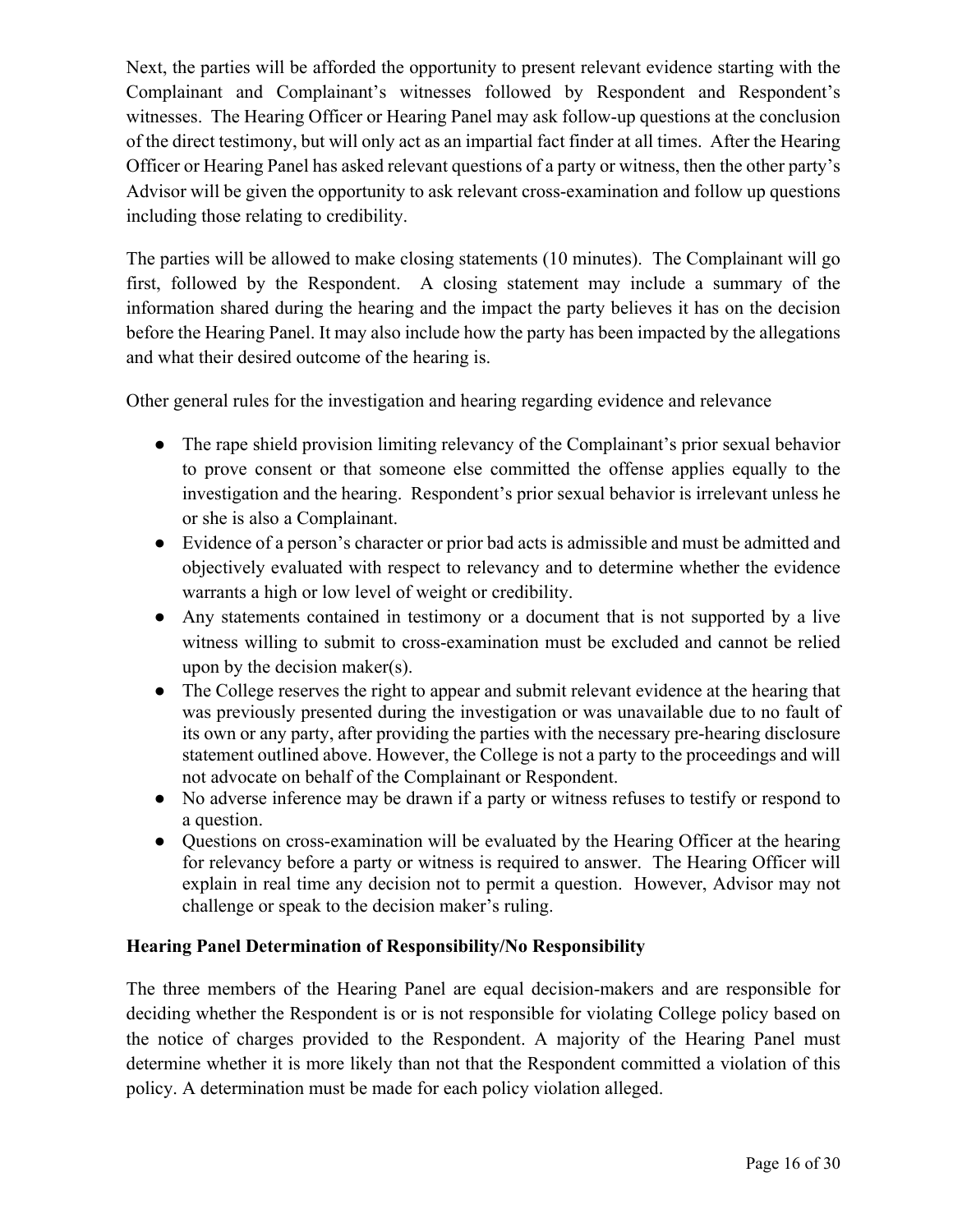The hearing panel will issue a written report within five (5) business days and simultaneously notify the Complainant and Respondent of its determination and findings.

### **APPEAL PROCEDURES**

Both parties have the right to an administrative appeal of the outcome of the hearing. The appeal must be submitted in writing within ten (10) business days to the Title IX Coordinator and must specifically state grounds for appeal and the rationale and evidence in support of the reason for appeal.

### **Appeal Reasons**

The permissible grounds for appeal are limited to the following reasons:

- A procedural error occurred that materially affects the outcome of the hearing (e.g. substantial and material deviation from established procedures, erroneous relevance determinations or failure to objectively evaluate all relevant evidence if they affected the outcome, etc.). It is important that the procedural error and its impact must be explained.
- To consider new evidence not available at the time the determination regarding responsibility or dismissal was made, that could affect the outcome of the matter. A summary of this new evidence and its potential impact must be included along with an explanation showing why the evidence was not presented at the original hearing.
- The Title IX Coordinator/Duty Coordinator, Investigator, or Decision Maker had a conflict of interest or bias for/against Complainants or Respondents generally or one of the parties that affected the outcome of the matter. The conflict of interest or bias and its impact must be explained.
- The sanctions imposed are substantially disproportionate to the severity of the violation and substantially outside the parameters or guidelines set by Life West for this type of offense or the cumulative conduct record of the Respondent. The reasoning and evidence that the sanction was disproportionate or inappropriate must be explained.

#### **Appeal Procedures**

The College must notify the other party when an appeal is filed including a copy of the written submission received from the appealing party. The other party will be given five (5) business days to submit a written statement opposing the appeal and supporting the outcome. The College will give a copy of the opposing party's response or opposition to the party filing the appeal.

An Appeal Review Board will be established to review the case. The three-person appeals panel will be selected from various constituencies of the College (students, staff and/or faculty). Selection will be made in such a way as to ensure that the members of the appeals panel are trained appropriately and screened for potential conflicts of interest and bias.

The Appeals Panel may examine all documentation and evidence relating to the case. The responsibility of the Appeals Panel is to conduct a closed and confidential review of the case and report and make recommendations to the Deciding Administrator the Deciding Administrator in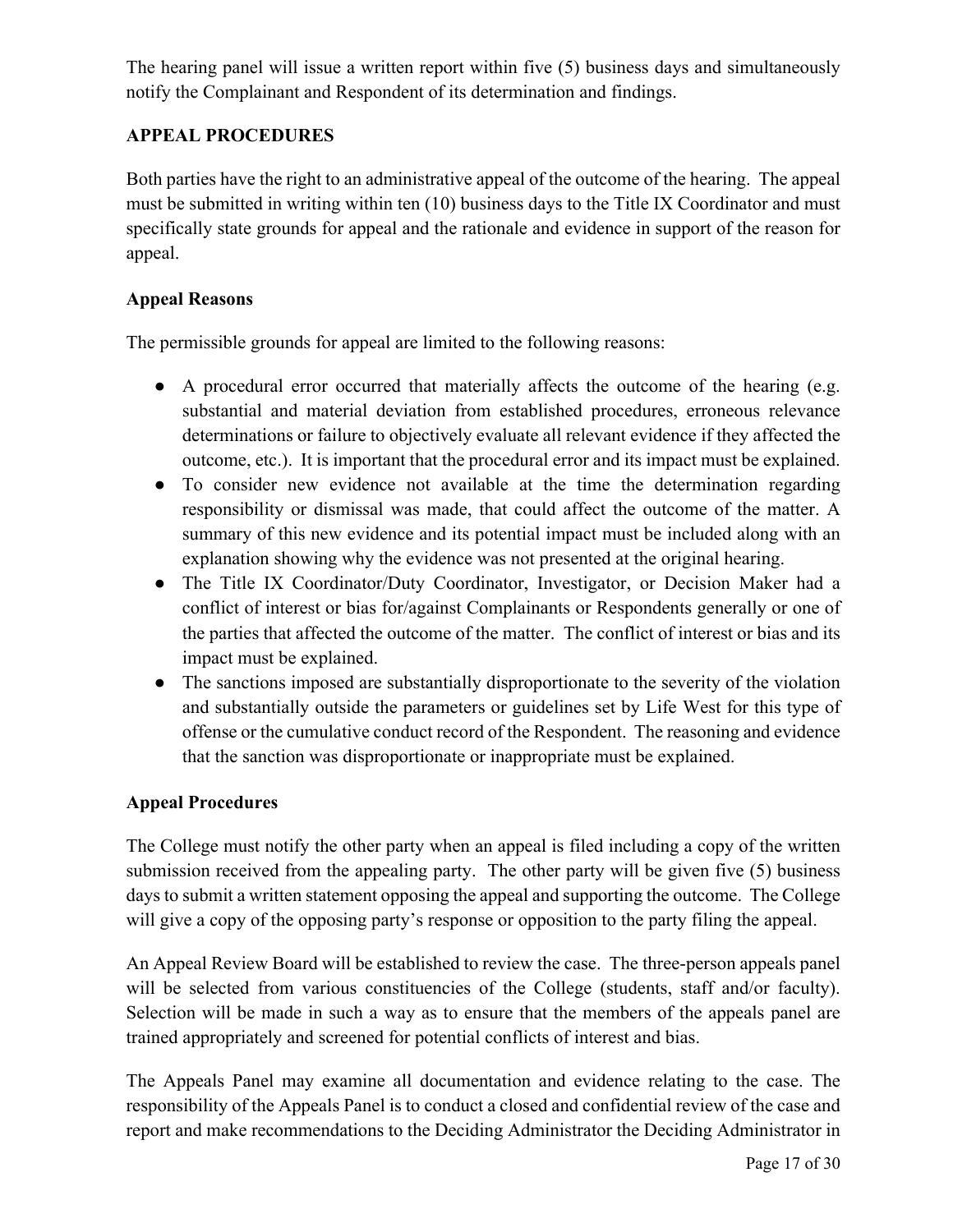complaints where the Respondent is a student will be the Vice-President, Office Academic Affairs. The Deciding Administrator in complaints where the Respondent is a faculty or staff member will be the Director of Human Resources/Title IX Coordinator.

The Deciding Administrator will make a determination based on the report of the Appeal Review Board and has ultimate authority in all decisions and recommendations. The determination of the Deciding Administrator is considered final and not appealable. Both parties will receive a written decision describing the result of the appeal and the rationale for the decision within ten (10) business days. Simultaneous notice of the written decision will be sent to both parties

### **REPORTING RESOURCES**

Anyone with knowledge about sexual misconduct, discrimination, gender-based violence, or the crimes of rape, sexual assault, sexual harassment, stalking, dating violence, or domestic violence is encouraged to report it immediately to the Executive Vice President (Dr. Anatole Bogatski: abogatski@lifewest.edu) and the Title IX Coordinator (Tarsha Addison:  $taddison@lifewest.edu).$  Reports may also be made to any of the following personnel on campus:

### **CAMPUS TITLE IX COORDINATOR & DEPUTY COORDINATORS**

**Title IX Coordinator - Staff/Faculty: Tarsha Addison taddison@lifewest.edu (510) 780-4541**

**Deputy Title IX Coordinator - Students: Dave Straub dstraub@lifewest.edu (510) 780-2590**

#### **TITLE IX TASK FORCE:**

#### **Hearing Officers & Decision Makers**

Dr. Anatole Bogatski, Executive Vice President Tarsha Addison, Director of Human Resources and Campus Culture

#### **Hearing Panel, Chairs:**

Danielle Lorta, Student Life Manager Loretta Saunders, Student Life Office Manager Julie Truong, Human Resources Generalist Andrew Herrera, Health Center, Customer Service Manager

#### **Investigators:**

Ryan Odell, Health Center, Director of Compliance Julie Truong, Human Resources Generalist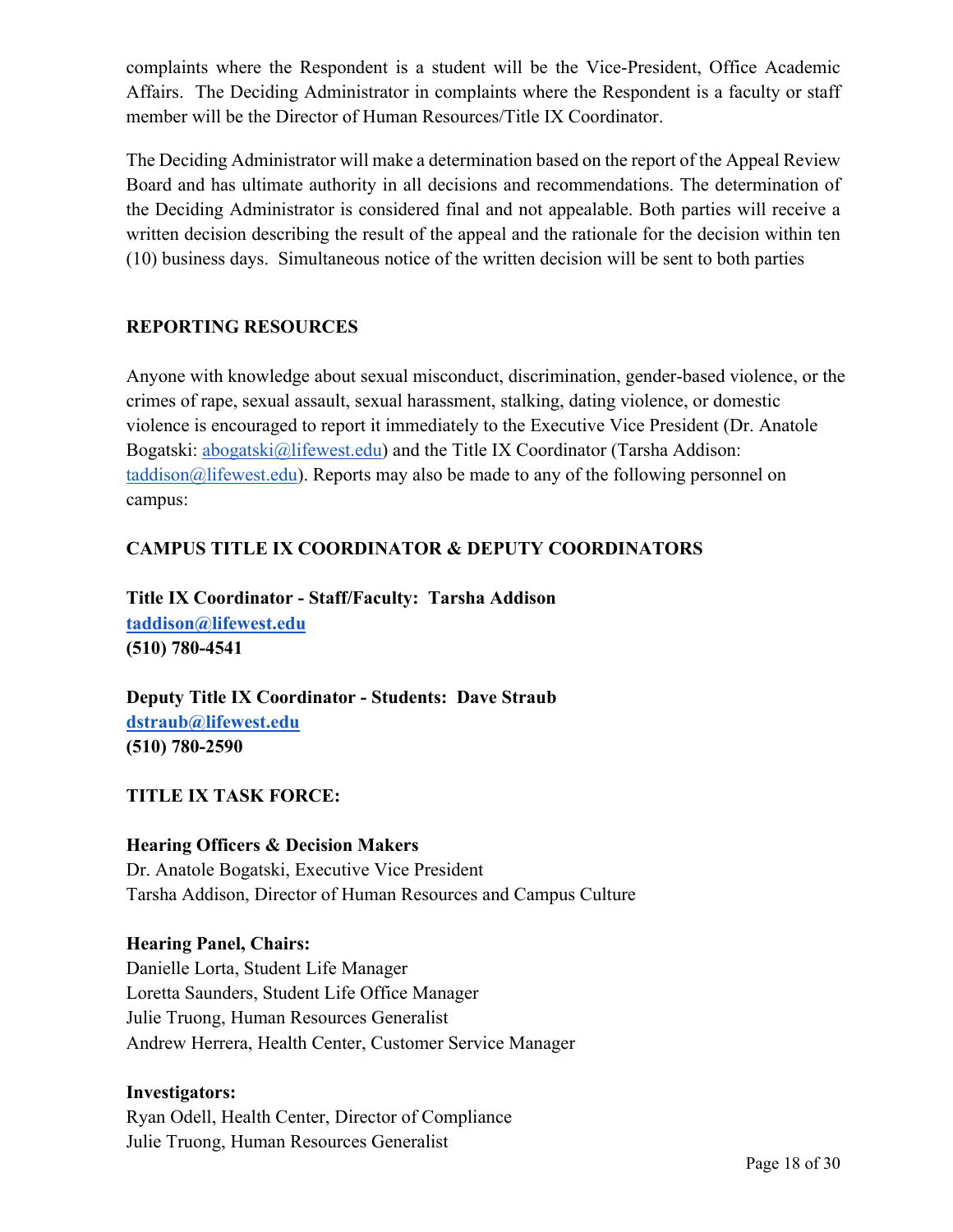# **OTHER CAMPUS RESOURCES**

Campus Facilities Director (Michael Baldwin: mbaldwin@lifewest.edu) Student Life Manager (Dani Lorta: dlorta@lifewest.edu) Faculty Chairs (Ankur Tayal: atayal@lifewest.edu, Jeanna Edwards: jedwards@lifewest.edu, Christian Labau: clabau@lifewest.edu, David Straub: dstraub@lifewest.edu) Vice Presidents (Vice President of Academic Affairs, Dr. Pardeep Kullar: pkullar@lifewest.edu, Vice President of Institutional Advancement, Dr. Mark Zeigler: mzeigler@lifewest.edu, Vice President of Clinic Operations, Dr. Scott Donaldson: sdonaldson@lifewest.edu) Athletics Director (Adriaan Ferris: aferris@lifewest.edu) Administrators with supervisory responsibilities: Human Resources staff (JulieTruong: jtruong@lifewest.edu

The College considers these people to be "Responsible Employees.'' Notice to them is official notice to the College. The reporting party will be provided with written information regarding his or her options including the choice to report to law enforcement and available medical and mental health treatment options. Anonymous reports can also be made to Life West Responsible Employees. The Title IX Coordinator will review the report and determine whether there is adequate information to initiate an investigation.

Protective measures for victims are available from the College whether or not the victim chooses to report to local and/or campus law enforcement and irrespective of whether the victim pursues a formal complaint through the college resolution process. Protective measures may include such actions as interim suspensions and/or no contact orders such as in cases where the accused person's behavior represents a risk of violence, threat, pattern, or predation.

Both Title IX and the Clery Act provide protections for whistleblowers who bring allegations of non-compliance with the Clery Act and/or Title IX to the attention of appropriate campus administrators. The College does not retaliate against those who raise concerns of noncompliance. Any concerns should be brought to the immediate attention of the campus Equal Employment Opportunity (EEO) and Title IX Coordinator, Tarsha Addison, and/or to officials of the U.S. Department of Education.

# **TITLE IX TASK FORCE TRAINING**

The Title IX Task Force are ATIXA Certified. ATIXA is an independent, not-for-profit organization served by an Advisory Board. The consulting firm TNG– nationally known for its leading expertise in Title IX compliance, litigation, and expert witness services. TNG now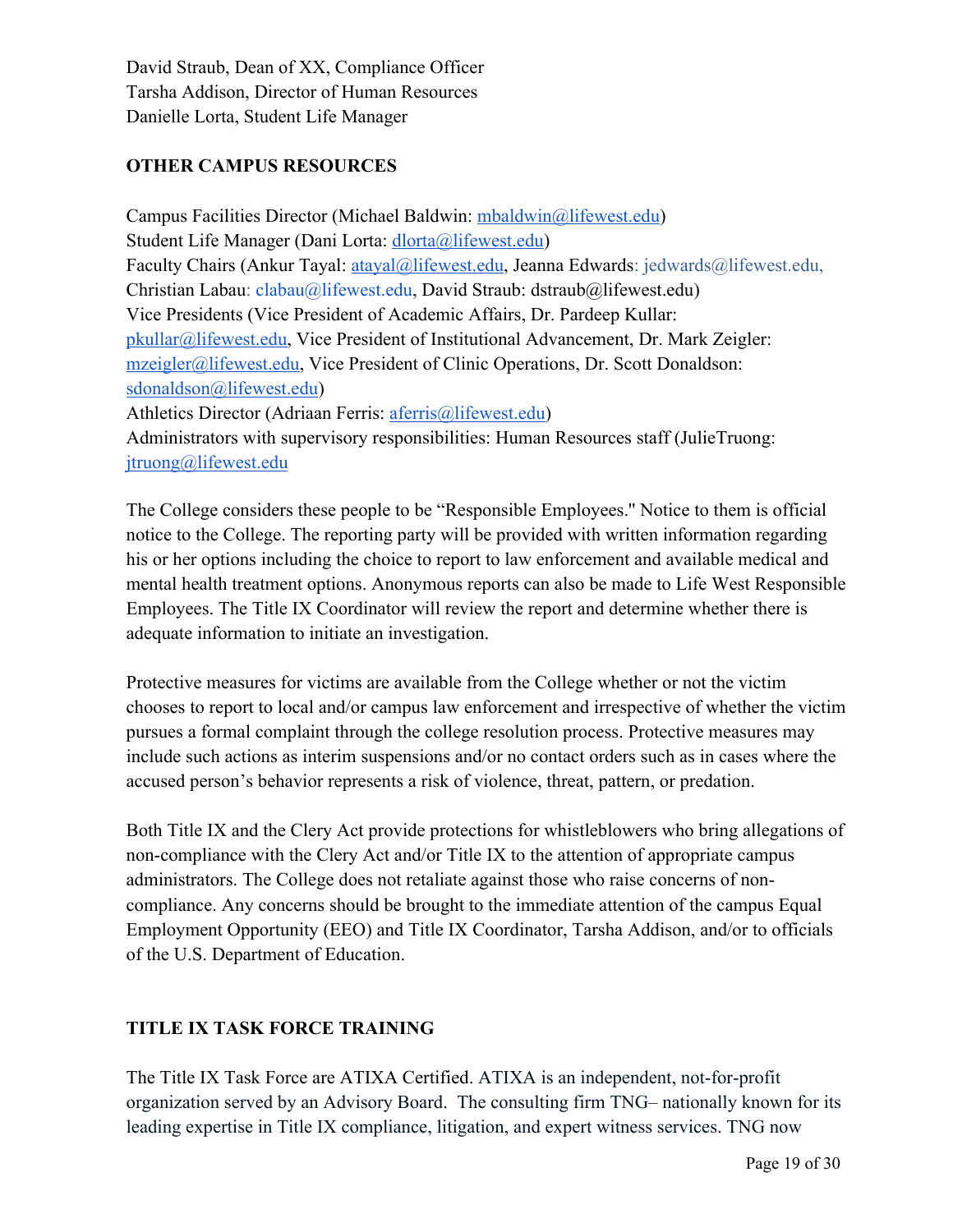serves as the management company for the association. Title IX Training and Certification Program documents are available to view in the Human Resources Department or you may visit www.atixa.org for more information.

### **EXTERNAL SUPPORT AND RESOURCES**

For 24-hour confidential support, you can contact the following centers:

Alameda County Highland Hospital Sexual Assault Center (Oakland)\* 24/7 Crisis Line: 510-534-9290 or 9291 http://oaklandwiki.org/Alameda\_County/Sexual\_Assault\_Center

San Francisco General Hospital Trauma Recovery Center/Rape Treatment Center\* Non-24/7 Line: 415-437-3000 www.traumarecoverycenter.org

Bay Area Women Against Rape (BAWAR) (Oakland) 24/7 Crisis Line (English/Spanish): 510-845-RAPE (7273) http://www.bawar.org/get-help-for-yourself/

San Francisco Women Against Rape (SFWAR) (San Francisco) 24/7 Crisis Line: 415-647-7273 http://www.sfwar.org/

A Safe Place (Oakland) 24/7 Crisis Line: 510-536-SAFE (7233) http://www.asafeplacedvs.org/

National Suicide Prevention Hotline 24/7 Crisis Line: 1-800-273-8255

Spirituality Services Non-24/7 Line: 510-752-6281

East Bay Kaiser Permanente\* Oakland Medical Center\*

**\***This Emergency Department is where you should go within 72 hours for a medical forensic exam. The EEO and Title IX Coordinator oversee the College's affirmative action programs and monitors compliance with policies and laws that ensure equal opportunity for students, faculty, and staff. The Title IX Coordinator is ultimately responsible for ensuring that in all cases the behavior is stopped, the College acts to reasonably prevent its recurrence, and the effects on the victim and the community are remedied. The EEO and Title IX Coordinator are also responsible for ensuring that training is conducted annually for all advocates, investigators, hearing officers, panelists, and appeals officers. Training will encompass a hearing process that protects the safety of victims and promotes accountability. Training will focus on sexual misconduct, domestic violence, dating violence, sexual assault, stalking, sexual harassment,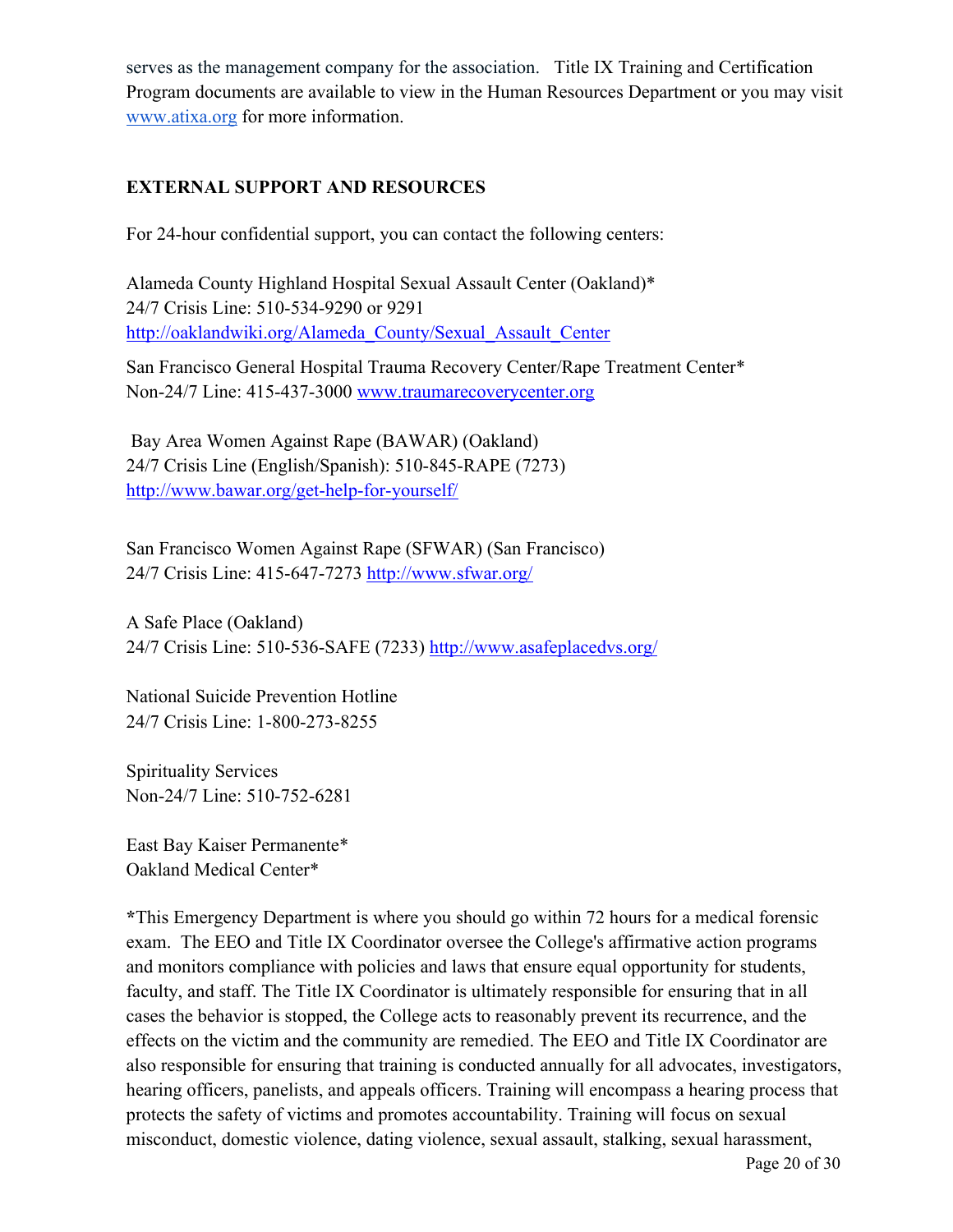retaliation, and other behaviors that can be forms of sex or gender discrimination covered by Title IX and the Clery Act. Training will help those decision-makers in the process of protecting the safety of victims and promoting accountability for those who commit offenses.

## **CAMPUS SEXUAL ASSAULT VICTIM'S BILL OF RIGHTS**

The "Campus Sexual Assault Victims' Bill of Rights" exists as part of the campus security reporting requirements, commonly known as the Jeanne Clery Act. In connection with reporting sexual misconduct including sexual assault, the Complainant/Victim has the following rights:

- They shall be notified of their options to notify law enforcement and be assisted in notifying such authorities if they so choose;
- They have the right to decline to speak with local law enforcement should such authorities be notified;
- They have the right to information about existing on- and off-campus counseling, mental health, medical, or other services;
- They have the right to options for and available assistance in changing academic, living, transportation, and working situations and other interim measures;
- The Complainant and the accused are entitled to the same opportunities to have others present during a disciplinary proceeding including the opportunity to be accompanied to any related meeting or proceeding by an Advisor of their choice;
- Both the Complainant and the accused shall be simultaneously informed, in writing, of the following:
	- o the applicable policy and procedures for complaint investigations;
	- o the outcome of any disciplinary proceeding that arises from an allegation of domestic violence, dating violence, sexual assault, or stalking;
	- o the procedures for the accused and the victim to appeal the results of the disciplinary proceeding;
	- o any change in the results before they become final;
	- o when the results become final.

## **IF YOU ARE A VICTIM OF SEXUAL VIOLENCE**

If you are a victim of sexual misconduct, gender-based violence, or the crimes of rape, acquaintance rape, sexual assault, sexual harassment, stalking, dating violence, or domestic violence, some or all of the following safety suggestions may guide you after an incident has occurred:

- 1. Go to a safe place and speak with someone you trust. Tell this person what happened. If there is any immediate danger, dial 911 or contact the campus Security Officer at (510) 456- 6239.
- 2. Consider securing immediate professional support (e.g., counseling, victim advocacy, and medical services) to assist you in the crisis.
- 3. If you are on campus during regular business hours, you may go to the Counseling Office, Human Resources Office, and Office of Student Life for support and guidance. These are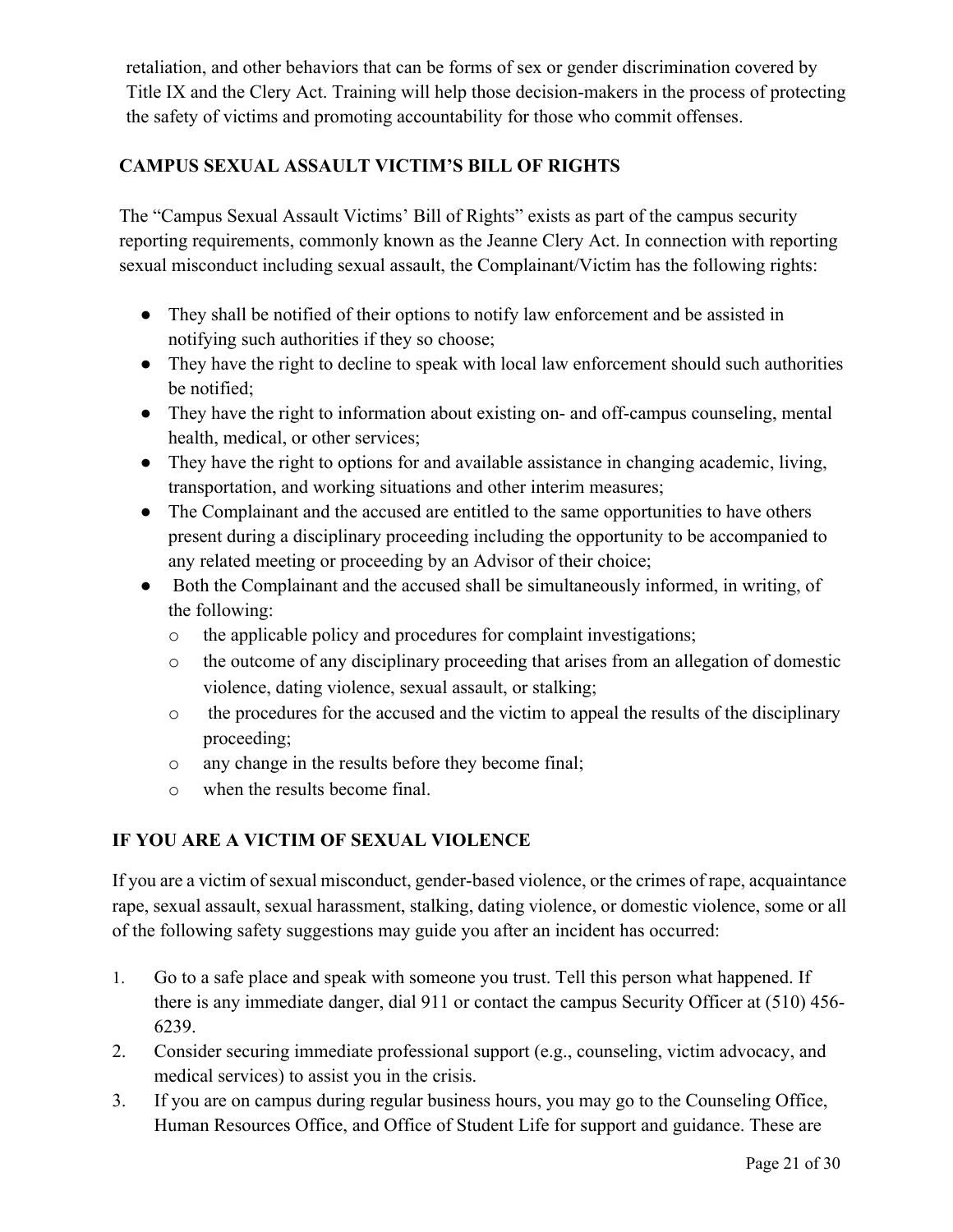confidential resources. After regular business hours or in any situation, local resources are also available and may be able to provide confidential assistance.

4. For your safety and well-being, immediate medical attention is encouraged. Seeking a medical forensic exam, ideally within 72 hours, is important in the case of rape or sexual assault. It is also important to note that the exam should be conducted at a hospital in the county where the rape/sexual assault occurred. Generally, there is no charge for the exam. An exam typically takes about three hours. The victim can also receive free STD testing, free antibiotic medications to prevent STDs, emergency contraception, and referrals to other resources that may be of benefit.

Preserve evidence following an incident of sexual assault, dating violence, domestic violence, or stalking:

- 1. If an incident of sexual assault, dating violence, domestic violence, or stalking occurs, it is important to preserve evidence to aid in the possibility of obtaining a successful criminal prosecution or a protection order.
- 2. In cases of sexual assault, avoid washing, douching, using the toilet, or changing clothing prior to a medical exam.
- 3. Any clothing removed should be placed in a paper bag.
- 4. Evidence of violence, such as bruising or other visible injuries, should be documented including through photographic evidence.
- 5. Evidence of stalking including any communication, such as written notes, voice mail, social media postings, or other electronic communications, should be saved and not altered in any way.
- 6. Typically, if the police are involved or will be involved, they will obtain evidence from the scene, and it is best to leave things undisturbed until their arrival. They will gather bedding, linens, unlaundered clothing, and any other pertinent articles that may be used as evidence. It is best to allow the police to secure items in evidence containers, but if you are involved in the transmission of items of evidence, such as to the hospital, secure them in a clean paper bag or clean sheet to avoid contamination.
- 7. If you have physical injuries, photograph or have them photographed with a date stamp on the photo.
- 8. Record the names of any witnesses and their contact information. This information may be helpful as proof of a crime, to obtain an order of protection, or to offer proof of a campus policy violation.
- 9. Try to memorize details (e.g., physical description, names, license plate number, and car description), or even better write notes to remind you of details if you have time and the ability to do so.
- 10. If you obtain external orders of protection (e.g., restraining orders, injunctions, or protection from abuse), please notify the Campus Facilities Department so that those orders can be followed on campus.
- 11. Even after the immediate crisis has passed, consider seeking support from the college counseling services or the local YWCA Rape Crisis Center.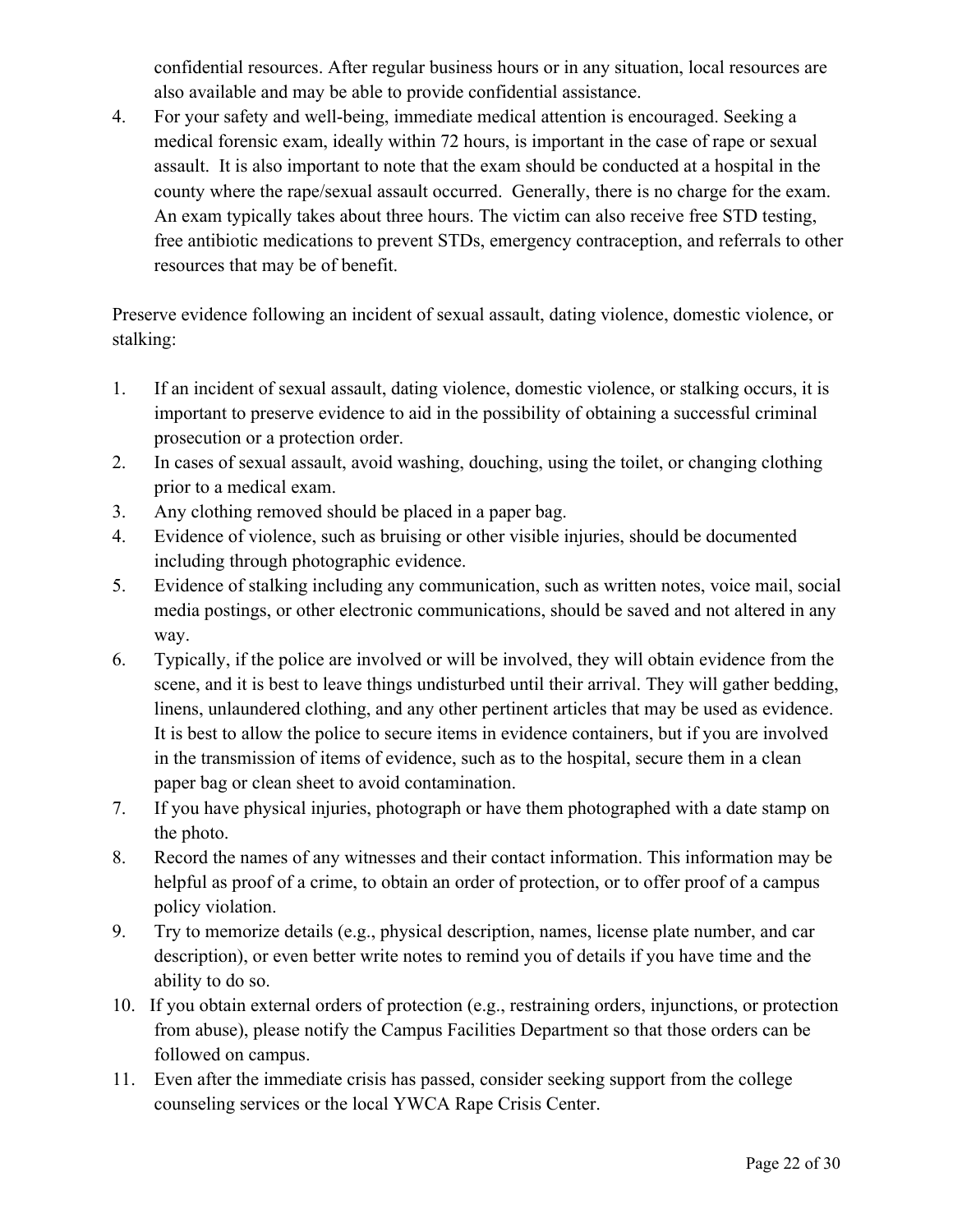12. Contact the Title IX Coordinator or Deputy Title IX Coordinator if you need assistance with concerns such as no-contact orders or other protective measures. The College is able to offer you reasonable academic support, changes to living arrangements, transportation resources or modifications, escorts, no contact orders, access to counseling services, and other support and resources as needed.

## **DEFINITIONS**

Life West has adopted the following definition of sexual harassment in order to address the special environment of the academic community that consists of not only employers and employees but also students:

#### **Sexual Harassment**

Acts of sexual harassment may be committed by any person upon any other person, regardless of the sex, sexual orientation, and/or gender identity of those involved. Sexual Harassment as an umbrella category includes the offenses of sexual harassment, sexual assault, domestic violence, dating violence, and stalking.

Sexual harassment means conduct on the basis of sex that satisfies one or more of the following:

- Quid Pro Quo: An employee of the recipient conditioning the provision of an aid, benefits, or service of the recipient on an individual's participant in unwelcome sexual conduct (i.e., *quid pro quo*); or
- Hostile Environment: Unwelcome conduct that a reasonable person would determine is so severe, pervasive, and objectively offensive that it effectively denies a person equal access to the school's education program or activity; or
- Sexual Assault, defined as sex offenses, Forcible: Any sexual act directed against another person, without the consent of the Complainant including instances where the Complainant is incapable of giving consent.

#### **Sexual Exploitation**

Sexual exploitation refers to a situation in which a person takes non-consensual or abusive sexual advantage of another person and to situations in which the conduct does not fall within the definitions of Sexual Harassment, Non-Consensual Sexual Intercourse, or Non-Consensual Sexual Contact.

#### **THE VIOLENCE AGAINST WOMEN ACT:**

● Sexual assault is any sexual act directed against another person, forcibly and/or against that person's will or not forcibly or against that person's will, where the victim is incapable of giving consent. Sexual assault includes incest and statutory rape.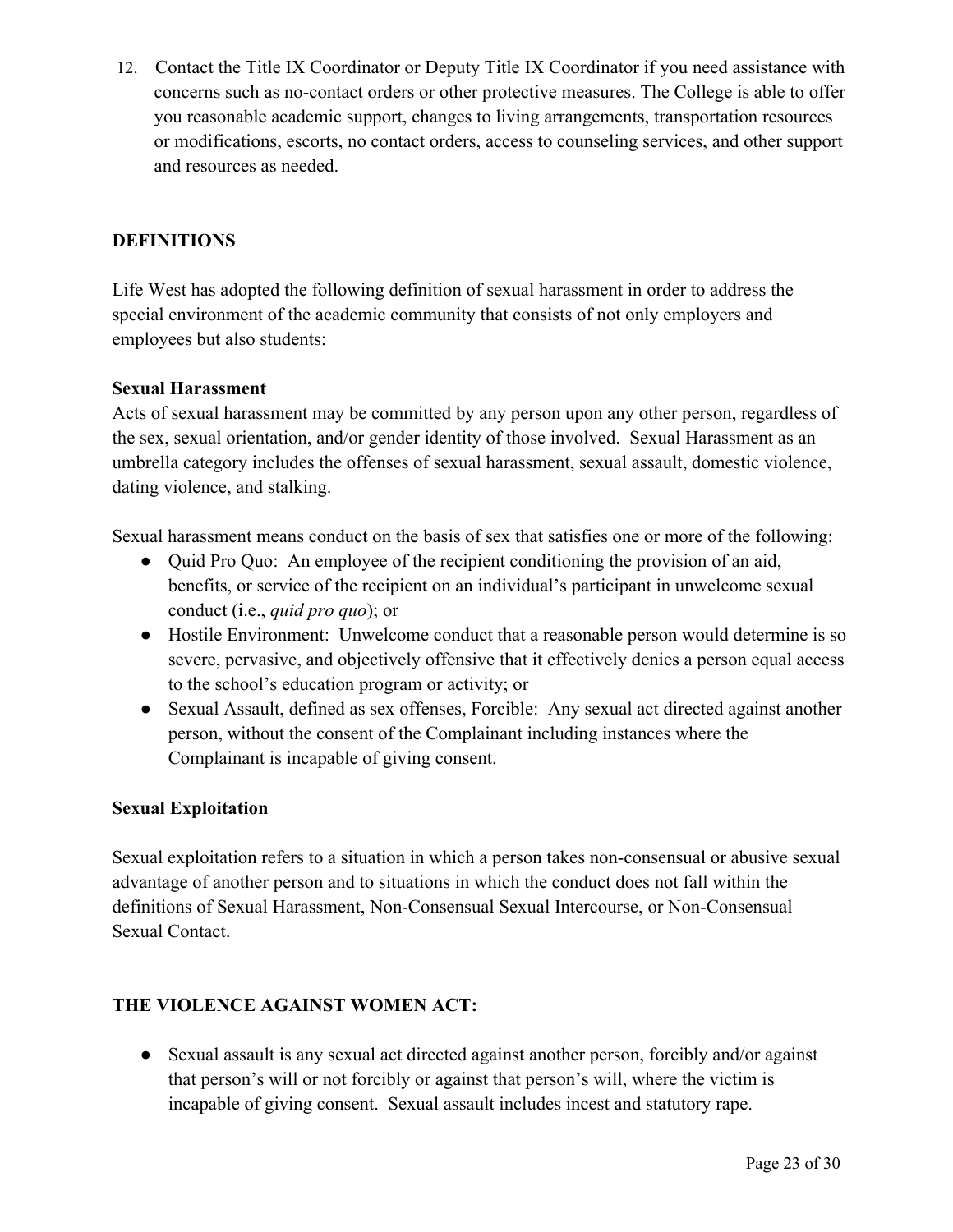- Domestic violence includes felony or misdemeanor crimes of violence committed by a current or former spouse or intimate partner of the victim.
- Dating violence is violence committed by a person who is or has been in a romantic or intimate relationship with the victim.
- Stalking is engaging in a course of conduct directed at a specific person that would cause a reasonable person to fear for their safety or the safety of others or suffer substantial emotional distress.

**Rape** is an act of sexual intercourse accomplished with a person who is not the spouse of the perpetrator under any of the following circumstances:

- where a person is incapable, because of a mental disorder or developmental or physical disability, of giving legal consent, and this is known or reasonably should be known to the person committing the act;
- where it is accomplished against a person's will by means of force, violence, duress, menace, or fear of immediate and unlawful bodily injury to that person or another;
- where a person is prevented from resisting by means of any intoxicating or anesthetic substance or any controlled substance, and this condition was known or reasonably should have been known by the accused;
- where a person is at the time unconscious of the nature of the act, and this is known to the accused;
- where a person submits under the belief that the person committing the act is someone known to the victim other than the accused, and this belief is induced by any artifice, pretense, or concealment practiced by the accused with the intent to induce the belief;
- where the perpetrator accomplishes the act against the victim's will by threatening to retaliate in the future against the victim or any other person, and there is a reasonable possibility that the perpetrator will execute the threat;
- where the perpetrator accomplishes the act against the victim's will by threatening to use the authority of a public official to incarcerate, arrest, or deport the victim or another person, and the victim holds the reasonable belief that the perpetrator is a public official.
- Any sexual penetration, however slight, is sufficient to complete the crime.

The use of force, fear, or threats to accomplish sexual intercourse against the will of the assailant's spouse is known as the "spousal rape law."

Other sexual offenses include the following:

- sodomy (forced anal intercourse);
- oral copulation (forced oral-genital contact);
- rape by a foreign object (forced penetration by a foreign object including a finger);
- sexual battery (the unwanted touching of an intimate part of another person for the purpose of sexual arousal).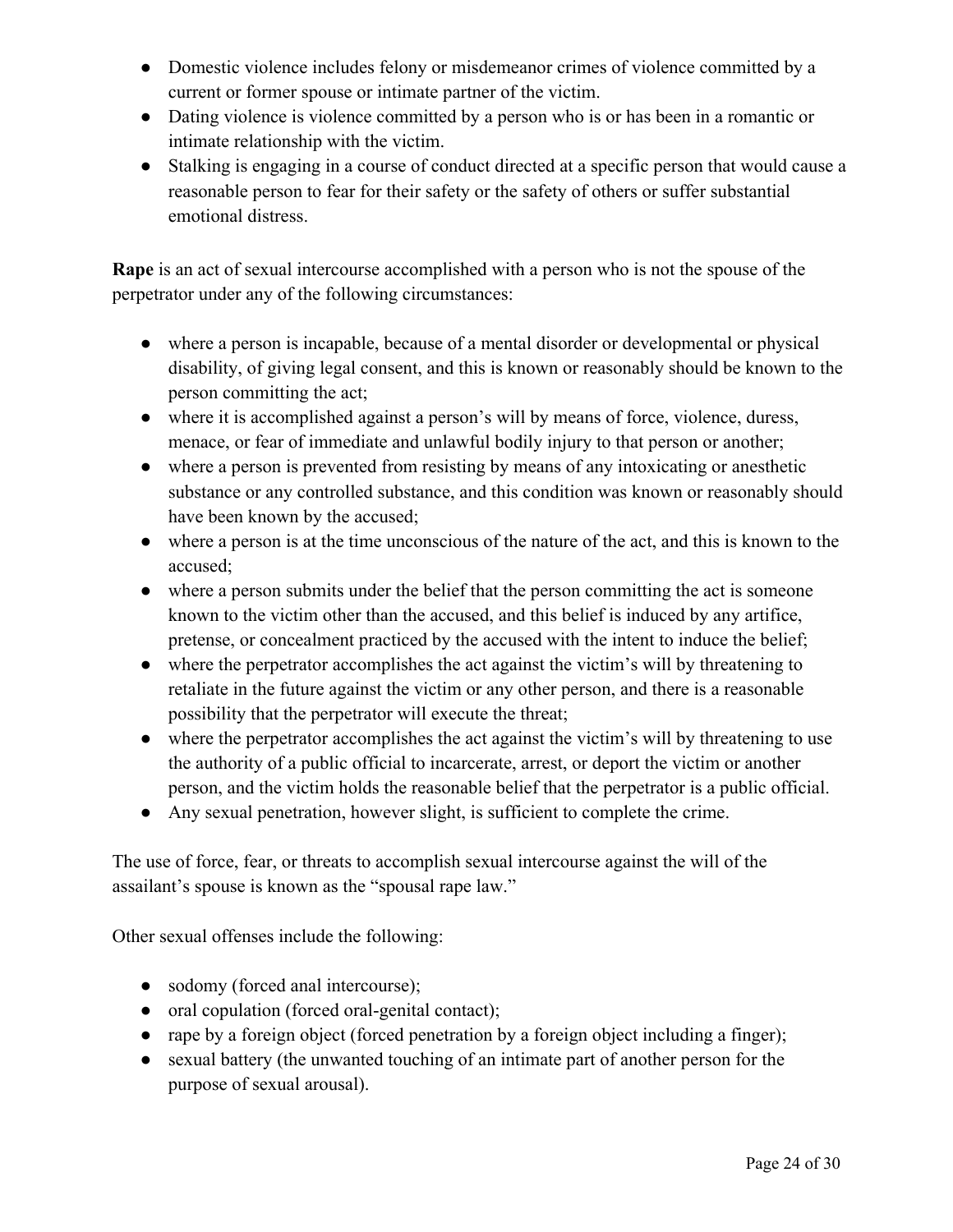The State of California's definition of sexual consent is defined as **affirmative consent**. Affirmative consent means the affirmative, conscious, and voluntary agreement to engage in sexual activity. It is the responsibility of each person involved in the sexual activity to ensure that they have the affirmative consent of the other person or persons to engage in sexual activity. Lack of protest or resistance does not mean consent, nor does silence mean consent. Affirmative consent must be ongoing throughout a sexual activity and can be revoked at any time. The existence of a dating relationship between the persons involved or the fact of past sexual relations between them should never by itself be assumed to be an indicator of consent.

The State of California's definition of **stalking** is when any person willfully, maliciously, and repeatedly follows or willfully and maliciously harasses another person and makes a credible threat with the intent to place that person in reasonable fear for his or her safety or the safety of his or her immediate family.

The State of California's definition of **domestic violence** is abuse committed against an adult or a minor who is a spouse, former spouse, cohabitant, former cohabitant, or person with whom the suspect has had a child or is having or has had a dating or engagement relationship.

## **CALIFORNIA HATE CRIMES**

As defined by the California Penal Code, §§ 422.55, 422.6, a hate crime is a criminal act committed in whole or in part because of one or more of the following actual or perceived characteristics of the victim:

- disability
- gender
- nationality
- race or ethnicity
- religion
- sexual orientation
- association with a person or group with one or more of these actual or perceived characteristics

## **Hate Crime Categories of Bias under the Clery Act**

- **Race** a preformed negative attitude toward a group of persons who possess common physical characteristics genetically transmitted by descent and heredity that distinguish them as a distinct division of humankind;
- **Gender**  a preformed negative opinion or attitude toward a group of persons because those persons are male or female;
- **Gender Identity** a preformed negative opinion or attitude toward a person or group of persons based on their actual or perceived gender identity, e.g., bias against transgender or gender- nonconforming individuals;
- **Religion** a preformed negative opinion or attitude toward a group of persons who share the same religious beliefs regarding the origin and purpose of the universe and the existence or nonexistence of a supreme being;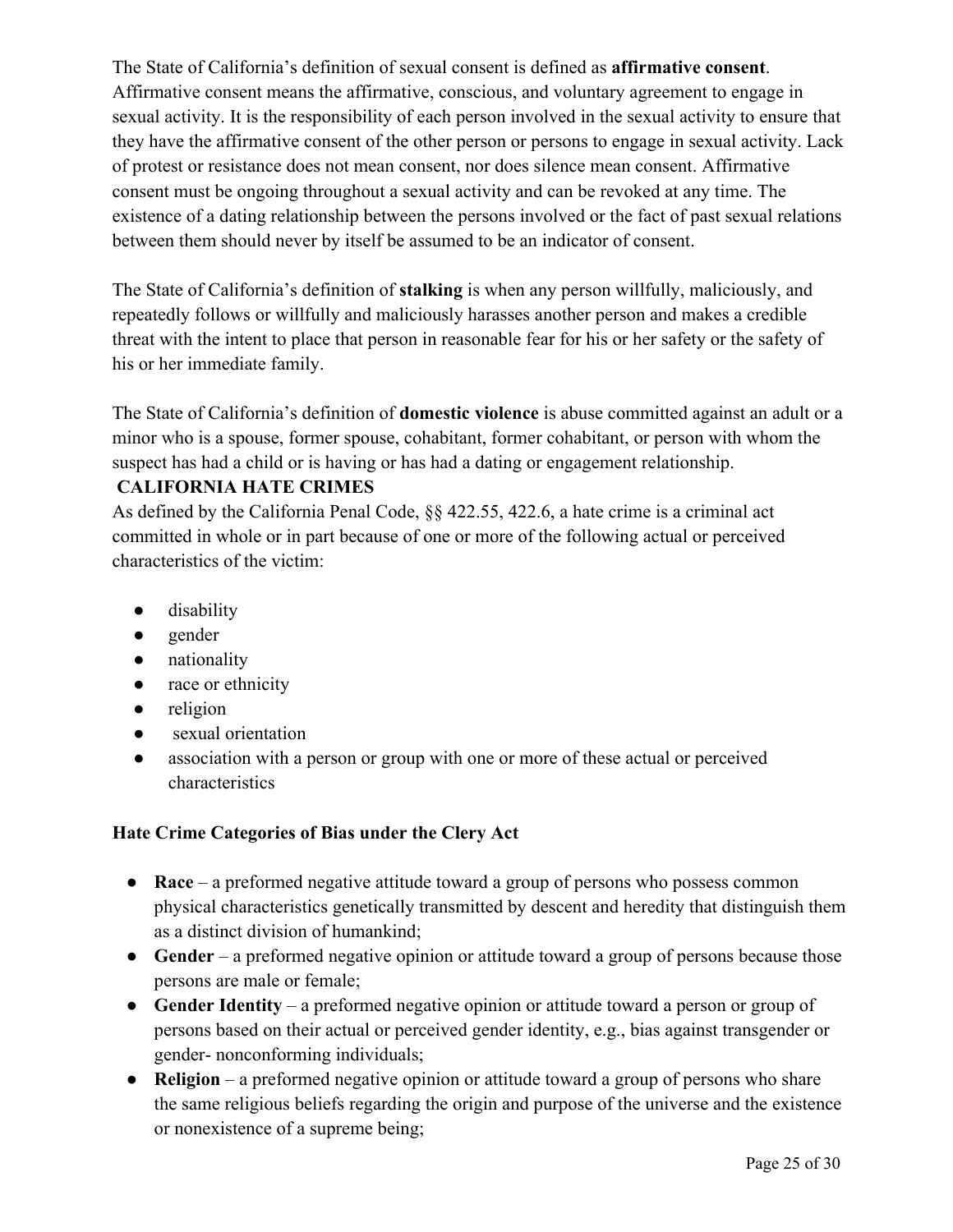- **Sexual Orientation** a preformed negative opinion or attitude toward a group of persons based on their sexual attraction toward and responsiveness to members of their own sex or members of the opposite sex;
- **Ethnicity** a preformed negative opinion or attitude toward a group of people who identify with one another through common heritage (common language, common culture, and/or an ideology that stresses common ancestry);
- **National Origin** a preformed negative opinion about a group of persons based on their being from a particular country or part of the world;
- **Disability** a preformed negative opinion or attitude toward a group of persons based on their physical or mental impairments/challenges, whether such disability is temporary or permanent and congenital or acquired by heredity, accident, injury, advanced age, or illness.

#### **Sexual Misconduct**

Life West considers non-consensual sexual intercourse violations to be the most serious and therefore typically imposes the most severe sanctions including suspension or expulsion for students and suspension and termination for employees. However, the College reserves the right to impose any level of sanction, ranging from a reprimand up to and including suspension or expulsion/termination, for any act of sexual misconduct or other gender-based offenses including intimate partner or relationship (dating and/or domestic) violence, non-consensual sexual contact, sexual exploitation, and stalking on the basis of the facts and circumstances of the particular grievance. Acts of sexual misconduct may be committed by any person against any other person, regardless of the sex, gender, sexual orientation, and/or gender identity of those involved.

#### **Consent**

In order for individuals to engage in sexual activity of any type with each other, there must be clear, knowing, and voluntary consent prior to and during sexual activity. Consent can be given by word or action, but non-verbal consent is not as clear as talking about what you do and don't want sexually. Consent to some form of sexual activity cannot be automatically taken as consent to any other form of sexual activity. Silence without actions demonstrating permission cannot be assumed to show consent. Additionally, there is a difference between seduction and coercion. Coercion happens when someone is pressured unreasonably for sex. Coercing someone into sexual activity violates College policy in the same way as physically forcing someone to have sex.

Because alcohol or other drug use can place the capacity to consent in question, sober sex is less likely to raise such questions. When alcohol or other drugs are being used, a person will be considered unable to give valid consent if they cannot fully understand the details of a sexual interaction (who, what, when, where, why, or how) because the person lacks the capacity to reasonably understand the situation. Individuals who consent to sex must be able to understand what they are doing. "No" always means "No," and "Yes" may not always mean "Yes." Anything but a clear, knowing, and voluntary consent to any sexual activity is equivalent to a "No." To encourage reporting and minimize the risk of harm to victims, the College will not pursue disciplinary action against victims reporting violations under this policy who were voluntarily under the influence of alcohol or drugs at the time of the incident.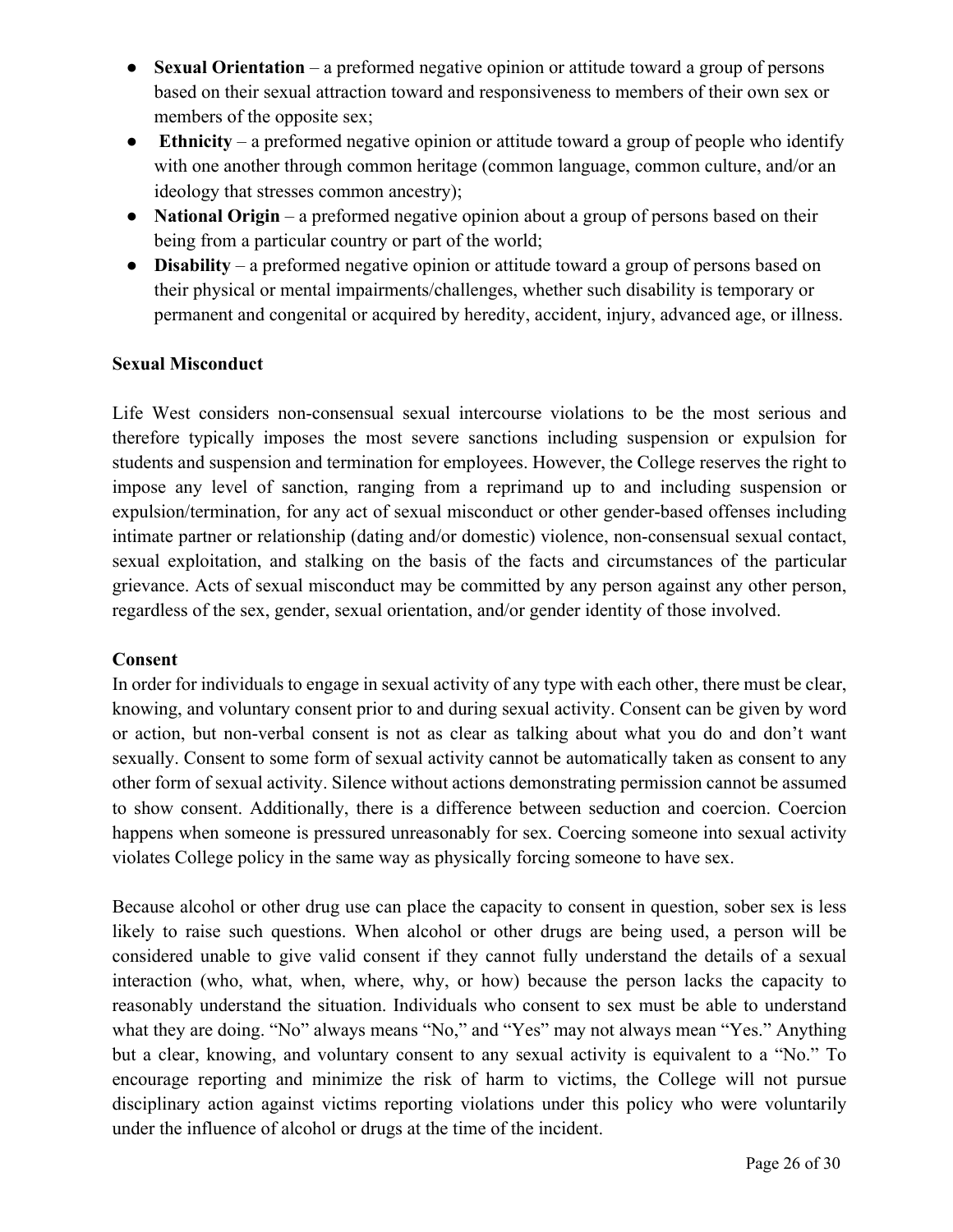#### **Force**

Force is the use of physical violence and/or imposing on someone physically to gain sexual access. Force also includes threats, intimidation (implied threats), and coercion that overcome resistance or produce consent (e.g., "Have sex with me or I'll hit you. Okay, don't hit me; I'll do what you want."). There is no requirement that a party must resist the sexual advances or request someone to stop. Resistance is a clear demonstration of non-consent. The presence of force is not demonstrated by the absence of resistance. Sexual activity that is forced is by definition non-consensual, but nonconsensual sexual activity is not by definition forced. The use of force is not "worse" than the subjective experience of the violation of someone who has sex without consent. However, the use of physical force constitutes a stand-alone nonsexual offense as well, as it is the college's expectation that those who use physical force (restrict, battery, etc.) would face not only the sexual misconduct charge but also charges for the additional assaultive behavior.

#### **Coercion**

Coercion is unreasonable pressure for sexual activity such as compelling another person to do something through emotional or physical pressure, threats, or other forms of intimidation. Real or perceived power differentials between individuals may create an atmosphere of coercion that can significantly impair the ability to consent. Coercive behavior differs from seductive behavior on the basis of the type of pressure someone uses to get consent from another. When someone makes it clear to you that they do not want sex, they want to stop, or they do not want to go past a certain point of sexual interaction, continued pressure beyond that point can be coercive.

#### **Incapacitation**

Incapacitation is a state where someone cannot make rational, reasonable decisions because they lack the capacity to give knowing consent (e.g., to understand the who, what, when, where, why, and how of their sexual interaction). Any time sexual activity takes place where the person did not understand any one of these six conditions, incapacity is at issue. An awareness of all six must be present for consent. Incapacitation may result from mental disability, sleep, involuntary physical restraint, or from the consumption of alcohol or drugs. Possession, use and/or distribution of any controlled substances, including Rohypnol, Ketamine, GHB, Burundanga, etc., is prohibited, and administering one of these drugs to another student is a violation of College policy. More information on these drugs can be found at http://www.911rape.org. Because alcohol or other drug use can place the capacity to consent in question, sober sex is less likely to raise such questions. If the accused person knew or reasonably should have known that the victim was incapable of providing consent due to the use of alcohol or another drug, the accused person is in violation of College policy. The accused person's use of alcohol or other drugs does not diminish their responsibility for committing the sexual misconduct. The use of alcohol or other drugs will never function as a defense for any behavior that violates College policy.

#### **Non-Consensual Sexual Intercourse**

Non-consensual sexual intercourse is defined as any sexual penetration or intercourse (anal, oral, or vaginal), however slight and with any object, of or with a person by another person that is without consent and/or by force. Sexual penetration includes vaginal or anal penetration by a penis, tongue,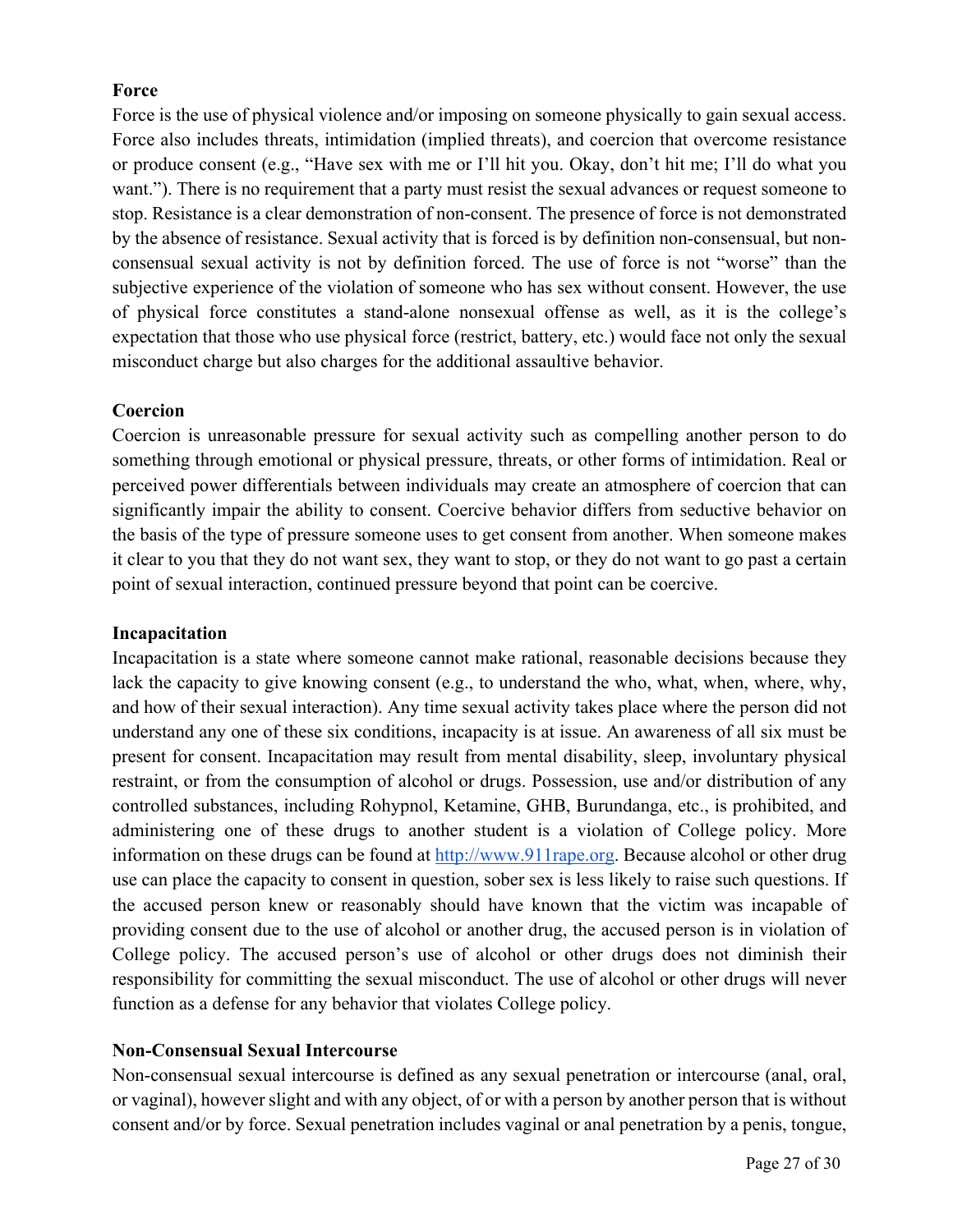finger, or object or oral copulation by mouth to genital contact or genital to mouth contact, no matter how slight the penetration or contact.

#### **Non-Consensual Sexual Contact**

Non-consensual sexual contact is defined as any intentional sexual touching, however slight and with any object, of a person by another person that is without consent and/or by force. Sexual touching includes any bodily contact with the breasts, groin, genitals, mouth, or other bodily orifice of another individual or any other bodily contact in a sexual manner.

#### **Other Misconduct Offenses when the Act is Based on Sex or Gender**

The behaviors listed below are misconduct *if* they are based on gender, which is inclusive of gender identity, gender expression, and sexual orientation.

- **Threatening or Causing Physical Harm, Extreme Verbal Abuse, or Other Conduct that Threatens or Endangers the Health or Safety of any Person**;
- **Discrimination** defined as actions that deprive other members of the community of educational or employment access, benefits, or opportunities on the basis of gender;
- **Intimidation** defined as implied threats or acts that cause an unreasonable fear of harm in another;
- **Hazing** defined as any method of initiation or pre-initiation into a student organization or student body, whether or not the organization or body is officially recognized by the College, that is likely to cause serious bodily injury, psychological harm, or social ostracism to any former, current, or prospective student;
- **Bullying** defined as repeated and/or severe aggressive behavior that is likely to intimidate or intentionally hurt, control, or diminish another person physically or mentally, which is not speech or conduct otherwise protected by the First Amendment;
- **Violence Between Those in an Intimate Relationship** includes romantic relationships, dating, domestic, and/or relationship violence. The existence of such a relationship shall be determined on the basis of a consideration of the following factors: the length of the relationship, the type of relationship, and the frequency of interaction between the persons involved in the relationship. Intimate relationship violence is a pattern of abusive behavior in any relationship that is used *by one partner* to gain or maintain power and control over another intimate partner. Intimate partner violence can be physical, sexual, emotional, economic, or psychological actions or threats of actions that influence another person. This includes any behaviors that intimidate, manipulate, humiliate, isolate, frighten, terrorize, coerce, threaten, blame, hurt, injure, or wound someone;
- **Stalking** defined as a pattern of repeated and unwanted attention, harassment, contact, or any other course of conduct directed at a specific person that would cause a reasonable person to fear for his or her safety or the safety of others.

#### **SEX OFFENDER REGISTRATION – Campus Sex Crimes Prevention Act**

#### **Megan's Law**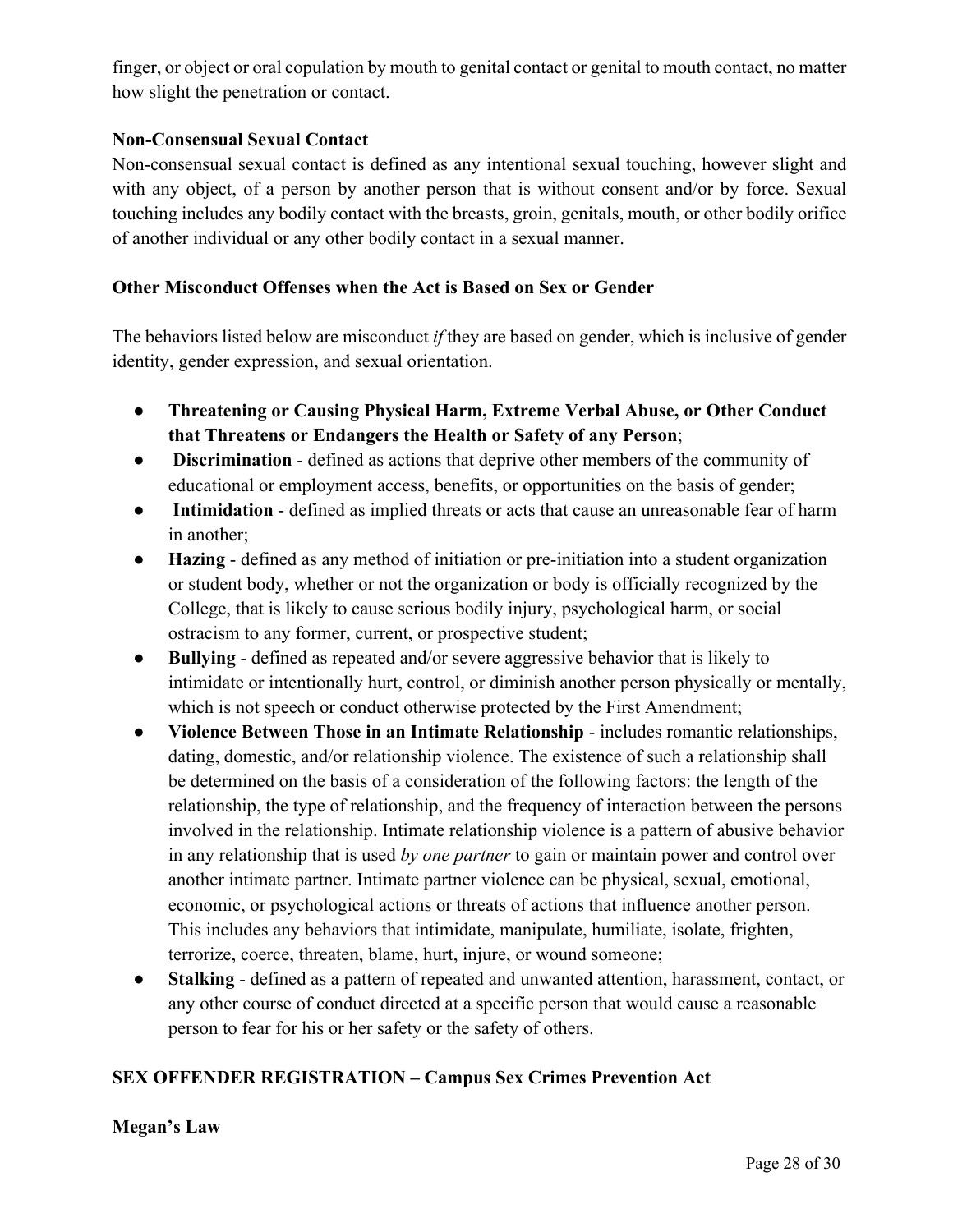The Campus Sex Crimes Prevention Act (CSCPA) of 2000, a federal law, requires institutions of higher education to provide the campus community with information on where they may obtain information on registered sex offenders in the State of California. It also requires sex offender registrants, who are already required to register in the state, to provide notice, as required under state law, to each institution of higher education in which they are currently enrolled as a student or full- or part-time employee (with or without compensation). Those participating in a vocation are also required to provide notice (California Penal Code Section 290.009). The registration process must be conducted at the Hayward Police Department. Local law enforcement may also notify the public about high-risk and serious sex offenders who reside in, are employed in, or frequent the community. This registry is available for the State of California and the County of Alameda at

#### https://oag.ca.gov/sex-offender-reg https://www.alamedacountysheriff.org/les\_megan.php

## **Sanctions**[1] [2]

The College may impose one or more sanctions on a student, staff member, or faculty member who violates College policy. When a sanction or responsive action is determined, the factors that are considered may include the following:

- the nature, severity of, and circumstances surrounding the violation;
- an individual's disciplinary history;
- previous grievances or allegations involving similar conduct;
- any other information deemed relevant by the Panel; the need for sanctions or responsive actions to bring an end to the discrimination, harassment, and/or retaliation;
- the need for sanctions or responsive actions to prevent the future recurrence of discrimination, harassment, and/or retaliation;
- the need to remedy the effects of the discrimination, harassment, and/or retaliation on the victim and the community.

The range of sanctions for discrimination, harassment, and sexual misconduct are subject to the full range of disciplinary actions, inclusive of a warning of expulsion and termination. Disciplinary actions include the following:

- verbal or written warning;
- educational sanctions and training;
- contributed service:
- no contact directive:
- restitution;
- loss of privileges including limitations on the use of or access to college-related facilities, services, and activities for a specified period of time;
- demotion or reassignment;